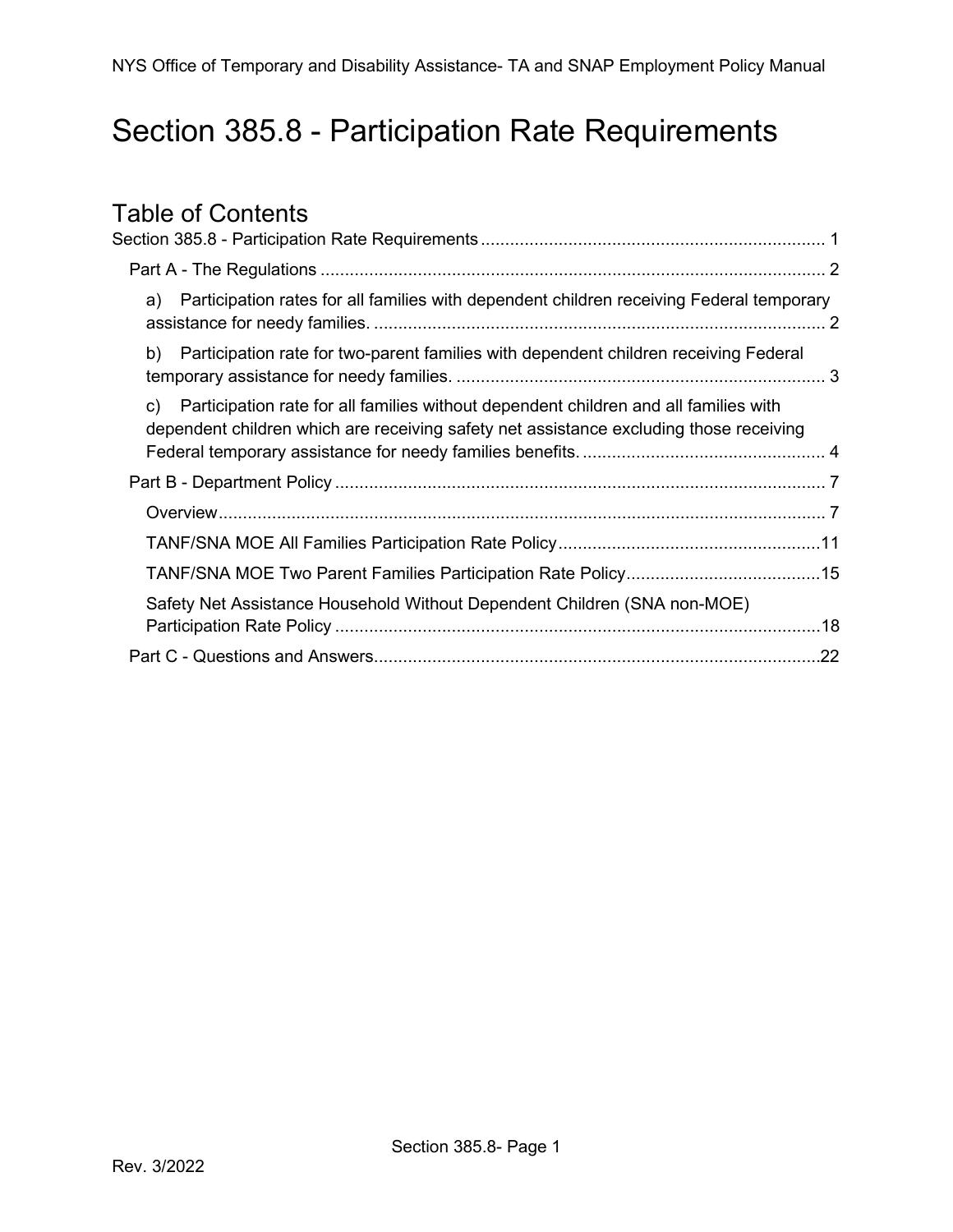## <span id="page-1-0"></span>Part A - The Regulations

- <span id="page-1-1"></span>a) Participation rates for all families with dependent children receiving Federal temporary assistance for needy families.
	- 1) The minimum number of families in each month for which at least one adult or minor child head of household must be engaged in work as defined in paragraph (2) of this subdivision must be as follows:
		- i) for Federal fiscal year 1997: 25 percent of the number of cases;
		- ii) for Federal fiscal year 1998: 30 percent of the number of cases;
		- iii) for Federal fiscal year 1999: 35 percent of the number of cases;
		- iv) for Federal fiscal year 2000: 40 percent of the number of cases;
		- v) for Federal fiscal year 2001: 45 percent of the number of cases; and
		- vi) for Federal fiscal year 2002 and thereafter: 50 percent of the cases.
	- 2) A member of a household shall be engaged in work if such member is participating in the work activities listed in paragraph (3) of this subdivision for at least the number of hours per week, averaged monthly, as specified in subparagraphs (i) through (iii)of this paragraph, provided, however, that a recipient who is the only parent or caretaker relative in the family of a child who has not attained six years of age is deemed to be engaged in work for a month if the recipient is engaged in work for an average of at least 20 hours per week during the month.
		- i) for Federal fiscal years 1997 and 1998: 20 hours;
		- ii) for Federal fiscal year 1999: 25 hours; and
		- iii) for Federal fiscal years 2000 and thereafter, 30 hours.
	- 3) An individual participating in the work activities identified in section 385.9(a)(1)- (8) and (12) of this Part for the first 20 hours per week, shall be deemed to be engaged in work as allowed by Federal law.
	- 4) An individual participating in work activities identified in section 385.9(a)(1)-(12) of this Part shall be deemed to be engaged in work for the required hours above 20 hours.
	- 5) A recipient who is married or a head of household and has not attained 20 years of age is deemed to be engaged in work for a month if the recipient:
		- i) maintains satisfactory attendance at secondary school or the equivalent during the month; or
		- ii) participates for an average of at least 20 hours per week during the month in education directly related to employment as set forth in section 385.9(a)(10) of this Part.
	- 6) Calculation of the rate.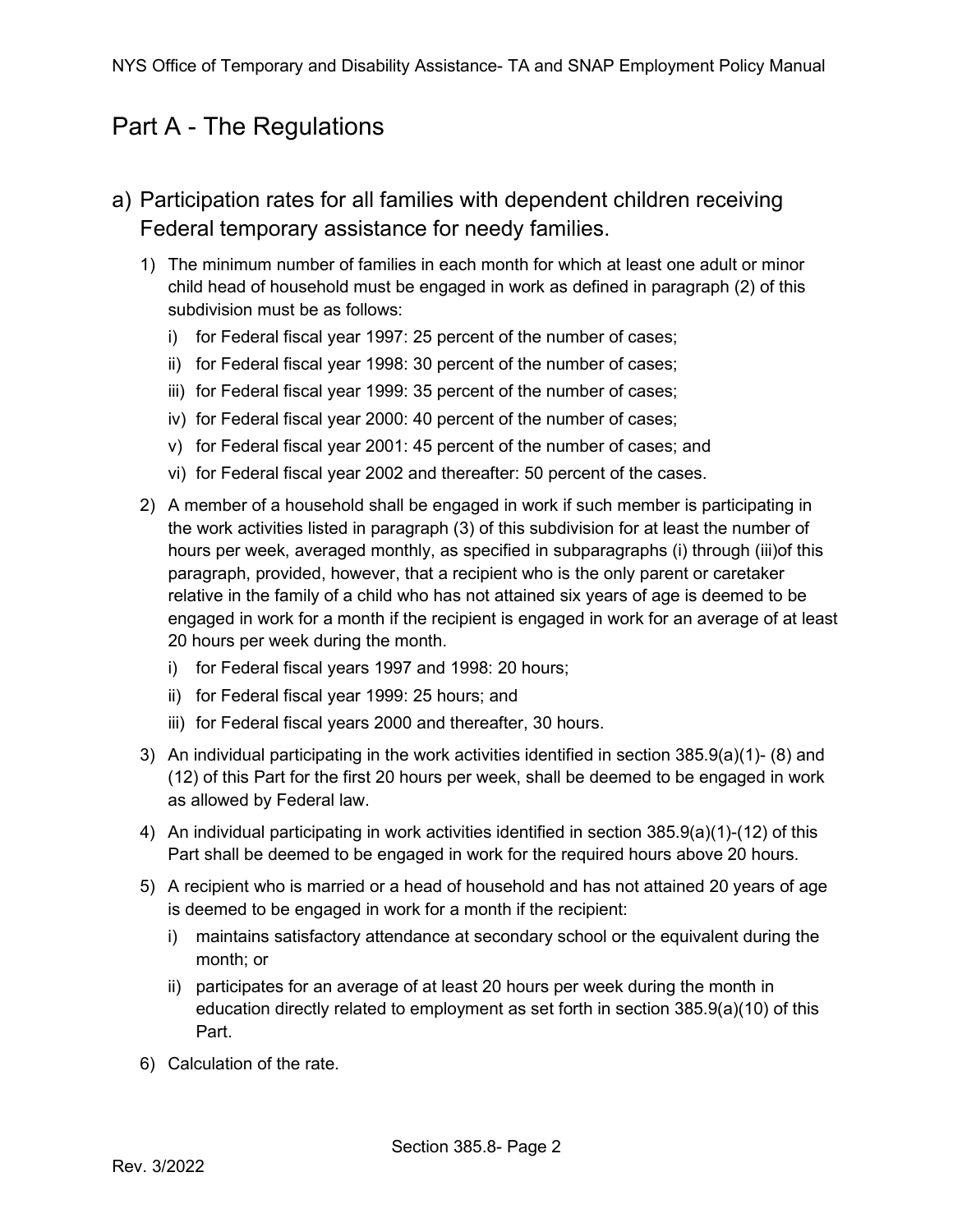- i) Denominator. Each month the commissioner shall determine the number of cases receiving Federal temporary assistance to needy families.
	- (a) Such count shall exclude those cases deemed to be child-only cases in accordance with the provisions of this Title, and for which the social services official has determined an adult to be exempt in accordance with the provisions of section 385.2(b)(7)(i) of this Part regarding caretakers of children under 12 months of age;
	- (b) Such count shall also exclude for a period not to exceed three months in each 12-month period all cases in which the parent or caretaker has been sanctioned in accordance with the provisions of section 385.12(d)(1) of this Part.
- ii) Numerator. The commissioner shall count monthly the number of cases in which at least one adult or minor child head of household has engaged in work as defined by this section. Such count shall be the numerator of the calculation.
- iii) The commissioner shall calculate the rate monthly by dividing the numerator by the denominator.
- 7) Such calculation shall be consistent with Federal law and shall apply unless a different rate is imposed by the Federal government; in such instance the commissioner shall establish a rate based upon a methodology consistent with Federal law.
- <span id="page-2-0"></span>b) Participation rate for two-parent families with dependent children receiving Federal temporary assistance for needy families.
	- 1) The minimum number of families in each month for which the parent or parents must be engaged in work as defined in paragraph (2) of this subdivision must be as follows:
		- i) for Federal fiscal years 1997 and 1998: 75 percent of the number of families;
		- ii) for Federal fiscal year 1999 and thereafter: 90 percent of the number of families.
	- 2) For Federal fiscal year 1997 and thereafter, a parent or both parents in a two-parent family shall be engaged in work if either or both parents are deemed to be participating in the work activities listed in this paragraph for at least the number of hours per week, averaged monthly, as specified in subparagraphs (i) and (ii) of this paragraph and as limited by Federal law:
		- i) if no Federally funded child care is made available to the family, one or both parents for a total of 35 hours not fewer than 30 hours per week of which are attributable to an activity described in section 385.9(a)(1)-(8) or (12) of this Part;
		- ii) if Federally funded child care is provided to the family, both parents for a total of 55 hours, not fewer than 50 hours per week of which are attributable to an activity described in section 385.9(a)(1)-(8) or (12) of this Part;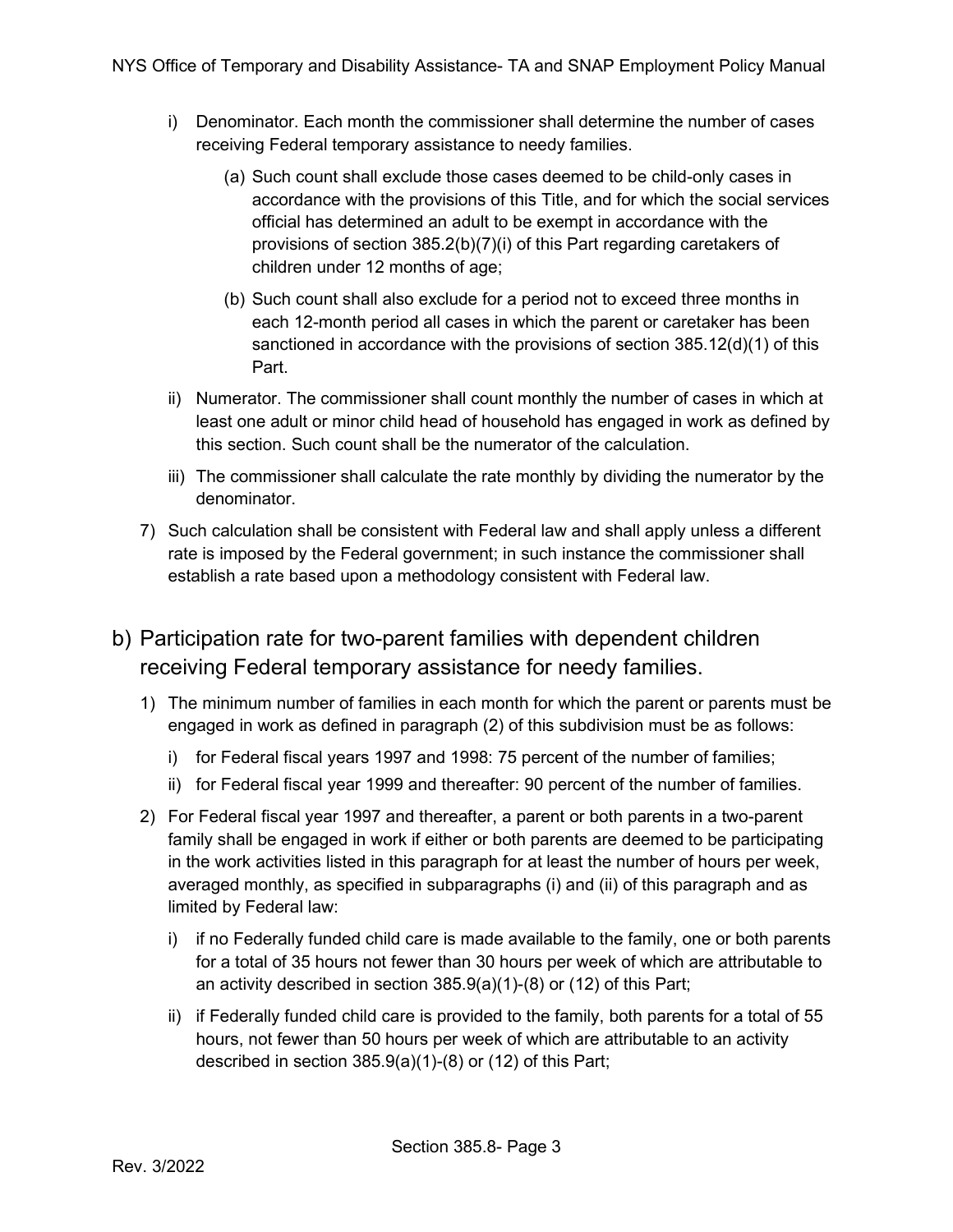- iii) a parent or both parents participating in work activities identified in section 385.9(a)(1)-(12) of this Part shall be deemed to be engaged in work for the required hours above the 30 hours and 50 hours set forth in subparagraphs (i) and (ii) of this paragraph.
- 3) Calculation of the rate.
	- i) Denominator. Each month the commissioner shall determine the number of twoparent families in which such parents have a child in common (includes spousal relationship and non-legal union with child in common) receiving Federal temporary assistance to needy families.
		- (a) Such count shall exclude those cases in which one adult is disabled, ill or incapacitated in accordance with the provisions of section 385.2 of this Part.
		- (b) Such count shall exclude those active cases in which one or both adult members are sanctioned pursuant to section 385.12 of this Part; provided, however, that such exclusion shall not exceed three months in any 12 month period.
	- ii) Numerator. The commissioner shall count monthly the number of cases in which a parent or both parents are engaged in work as defined by this section. Such count shall be the numerator of the calculation.
	- iii) The commissioner shall calculate the rate monthly by dividing the numerator by the denominator.
- <span id="page-3-0"></span>c) Participation rate for all families without dependent children and all families with dependent children which are receiving safety net assistance excluding those receiving Federal temporary assistance for needy families benefits.
	- 1) For all families for each month in which at least one parent is not exempt in accordance with the provisions of section 385.2 of this Part, the percentage of families for which at least one adult or minor child head of household must be engaged in work as defined in paragraph (2) of this subdivision must be as follows:
		- i) for Federal fiscal years 1997 and 1998: 75 percent of the number of families;
		- ii) for Federal fiscal year 1999 and thereafter: 90 percent of the number of families.
	- 2) For Federal fiscal year 1997 and thereafter, the adults in a family without dependent children or one or both parents in a family with dependent children shall be deemed to be engaged in work if such members are participating in the work activities listed in paragraph (3) of this subdivision for a total of at least the number of hours per week, averaged monthly, as specified in subparagraphs (i) through (iii) of this paragraph, or otherwise participating as defined by subparagraphs (iv) through (ix) of this paragraph.
		- i) In the case of one parent families with dependent children: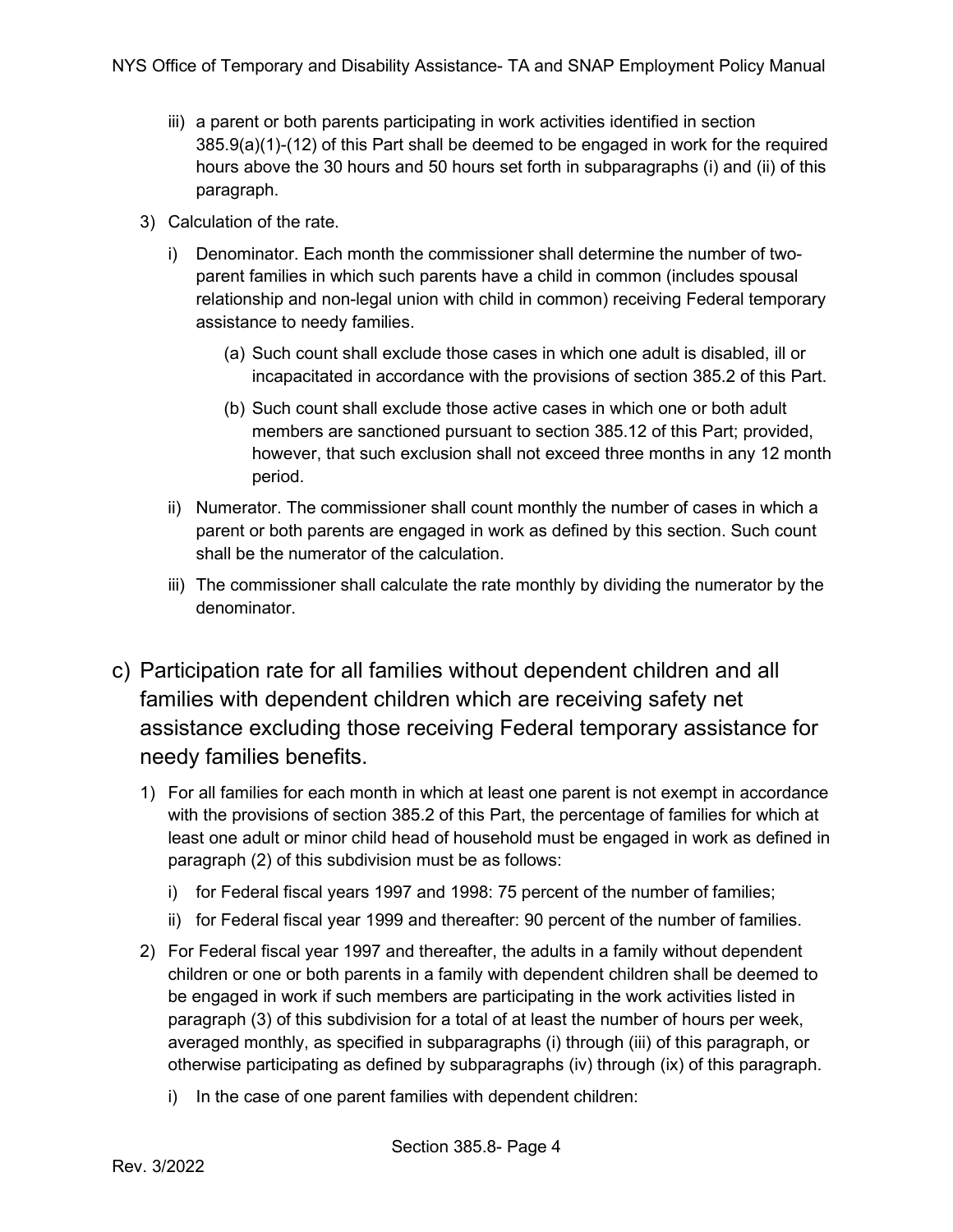- (a) for Federal fiscal years 1997 and 1998: 20 hours;
- (b) for Federal fiscal year 1999: 25 hours; and
- (c) for Federal fiscal years 2000 and thereafter, 30 hours.
- ii) In the instance of two-parent families where child care is provided, one or both adults or parents for a total of 55 hours.
- iii) In the instance of adults in families without dependent children or parents in twoparent families where child care is not provided or one parent is caring for a disabled child, one or both adults or parents for a total of 35 hours.
- iv) The individual has been called in by the social services official for a referral or assignment to a work activity identified in paragraphs (3) through (8) of this subdivision, has failed to report, and to whom a conciliation notice has been sent.
- v) The individual has been assigned to a work activity identified in paragraphs (3) through (8) of this subdivision; provided, however, that such individual shall be considered engaged in work only during the month in which such assignment is made.
- vi) The individual has been referred to a work activity identified in paragraphs (3) through (8) of this subdivision for the purpose of an interview and possible assignment to such activity; provided, however, that the individual will be considered engaged in work only during the month in which such referral is made.
- vii) The individual has been sent a conciliation notice for failure to participate in a work activity identified in paragraphs (3) through (8) of this subdivision and such participation would have met the hourly requirements identified in this subdivision for being engaged in work.
- viii)The individual has been sent a timely and adequate notice of intent to discontinue public assistance for the failure to comply with the requirements of this Part and such notice has yet to take effect.
- ix) The individual has requested a fair hearing in accordance with the requirements of this Part and Part 358 of this Title, the results of which have not been provided to the social services official.
- 3) An adult in a single parent family participating in the work activities identified in section 385.9(a)(1)-(8) and (12) of this Part for the first 20 hours per week, shall be deemed to be engaged in work.
- 4) An adult in a single parent family participating in work activities identified in section 385.9(a)(1)-(12) of this Part shall be deemed to be engaged in work for the required hours above 20 hours.
- 5) One or both parents in a two-parent family participating in the work activities identified in section 385.9(a)(1)-(8) and (12) of this Part for the first 30 hours per week, shall be deemed to be engaged in work.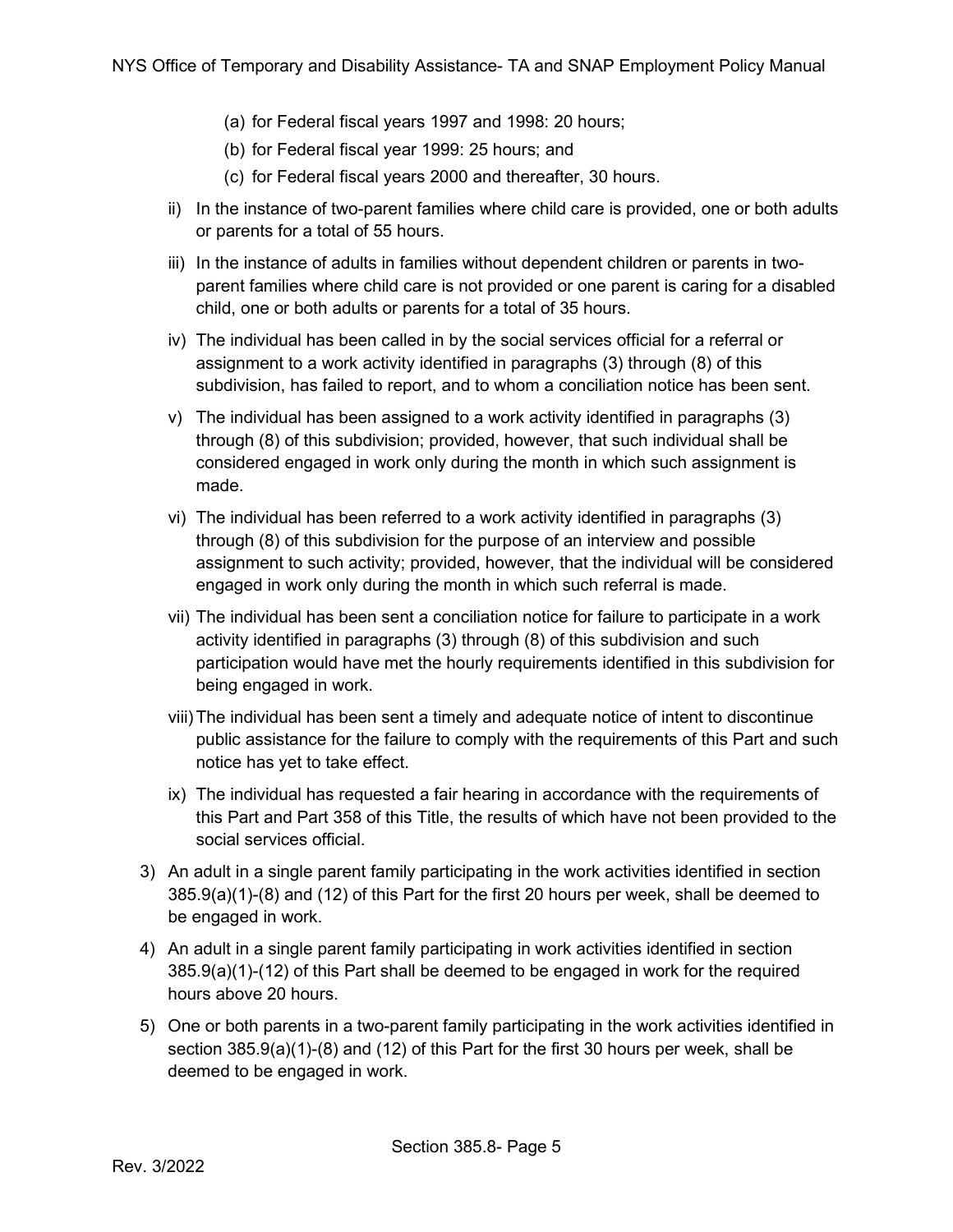- 6) A parent or both parents in a two-parent family participating in work activities identified in section 385.9(a)(1)-(12) of this Part shall be deemed to be engaged in work for the required hours above 30 hours.
- 7) All adults in a family without dependent children participating in the work activities identified in section 385.9 (a)(1)-(5) of this Part for the first 30 hours per week, shall be deemed to be engaged in work.
- 8) All adults in a family without dependent children in work activities identified in section 385.9(a)(1)-(12) of this Part shall be deemed to be engaged in work for the required hours above 30 hours.
- 9) Calculation of the rate.
	- i) Denominator. Each month the commissioner shall determine the number of households receiving safety net assistance in which there is a nonexempt adult.
	- ii) Numerator. The commissioner shall count monthly the number of adult individuals that are engaged in work as defined by this section. Such count shall be the numerator of the calculation.
	- iii) The commissioner shall calculate the rate monthly by dividing the numerator by the denominator.
- 10) Notwithstanding the requirements of this subdivision, the commissioner may identify those individuals or families who are participating in work experience to the fullest extent possible based on the limitation to maximum hours required as set forth in section 385.9 of this Part and deem them to be engaged in work for the purpose of calculating the participation rate.
- 11) Notwithstanding the requirements of this subdivision, an individual who is work limited shall be deemed to be engaged in work and, therefore, count in the numerator if such individual is assigned to a work activity identified in paragraph (7) of this subdivision for a number of hours determined by the social services official after taking into consideration such limitations.
- 12) For the purposes of this subdivision, an individual who is work limited due to an impairment related to alcohol or substance abuse shall not be deemed engaged in work solely by participating in an alcohol or substance abuse treatment program unless such individual is engaged in a work activity as a part of such treatment program.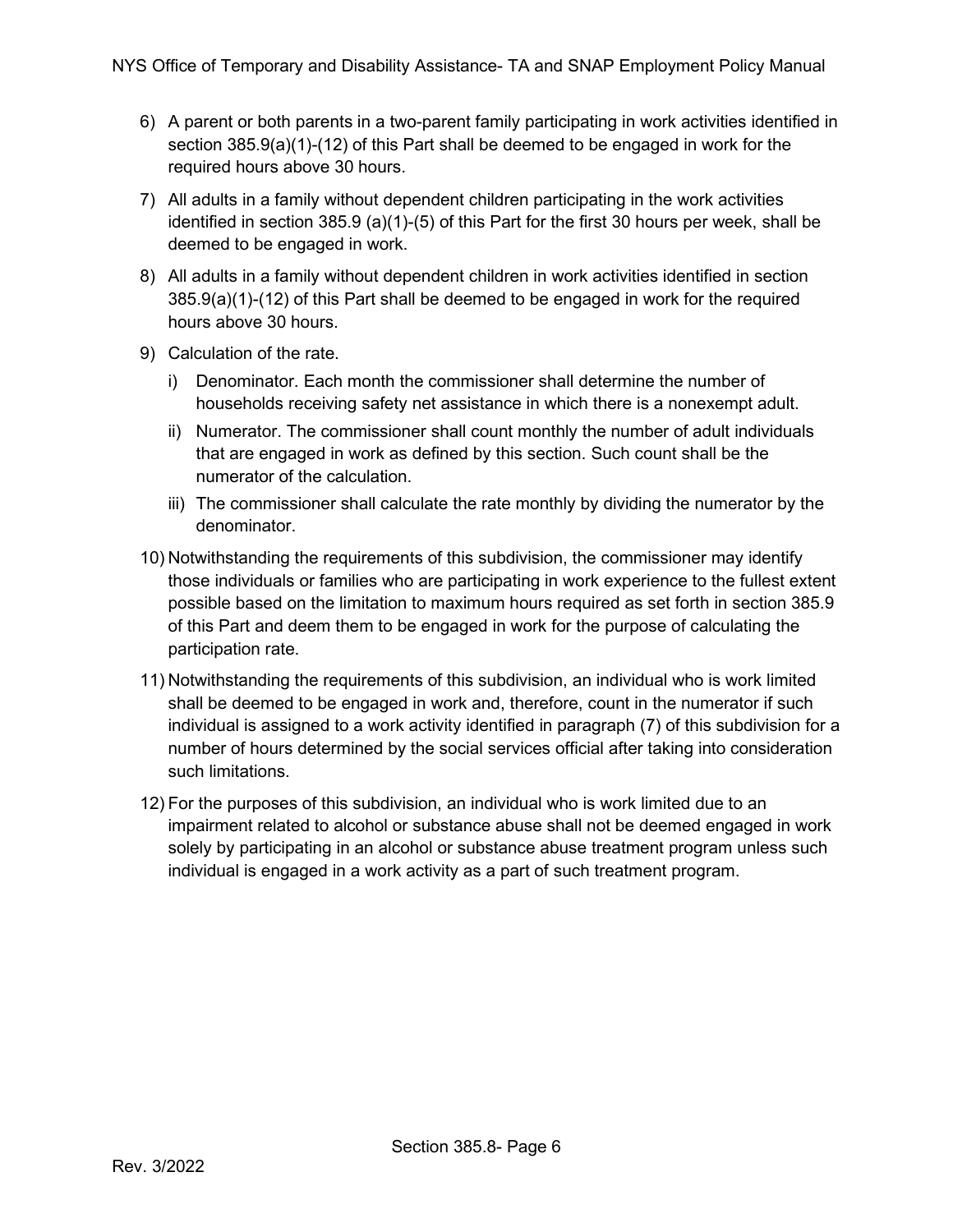## <span id="page-6-0"></span>Part B - Department Policy

#### <span id="page-6-1"></span>**Overview**

Federal and State law require minimum participation rate requirements for recipients of each category of Temporary Assistance (TA). This section describes the minimum participation requirements that districts must attain for each TA case type. Districts should assign individuals to appropriate activities for up to 40 hours weekly and provide the necessary supportive services to help them to advance economically, while at the same time being mindful of the need to meet participation rates.

Temporary Assistance for Needy Families (TANF) cases are assigned case types 11 and 12. Cases that have exhausted the 60-month TANF time limit transition to Safety Net Assistance Maintenance of Effort (SNA MOE) are identified as case type 16 and/or 17 with a State and federal charge code of 60, 63 or 64. Safety Net non-MOE cases are households without dependent children and are assigned case type 16 and 17.

Failure to meet the effective federal All Families work participation rate, which includes TANF and SNA MOE cases, would expose the State and districts to the risk of significant federal fiscal penalties.

#### **Required Rates:**

- TANF/SNA MOE All Families: 50% (minus applicable caseload reduction and excess MOE credits)
- SNA non-MOE: 50%
- TANF/SNA MOE Two Parent Families: 90% (Not Currently Applicable)

**Universe:** Denominator cases for each participation rate will be selected from the universe for the case types included in each rate. The TANF and SNA MOE universes include all cases that receive TANF/SNA MOE funded "assistance" issued in the month and for the current or future month. Similarly, the SNA non-MOE universe includes all cases that receive SNA non-MOE funded "assistance" issued in the month for the current or future month, excluding non-disabled two-parent families with dependent children. A case is generally considered to have received "assistance" by having received a payment type intended to meet the ongoing basic needs of the household, as opposed to meeting transitory or emergency needs. The payment types meeting this definition, and additional information about the distinctions between assistance and non-assistance are detailed in 09 ADM 04 (which effectively replaced 99 ADM-7), 03 INF 35,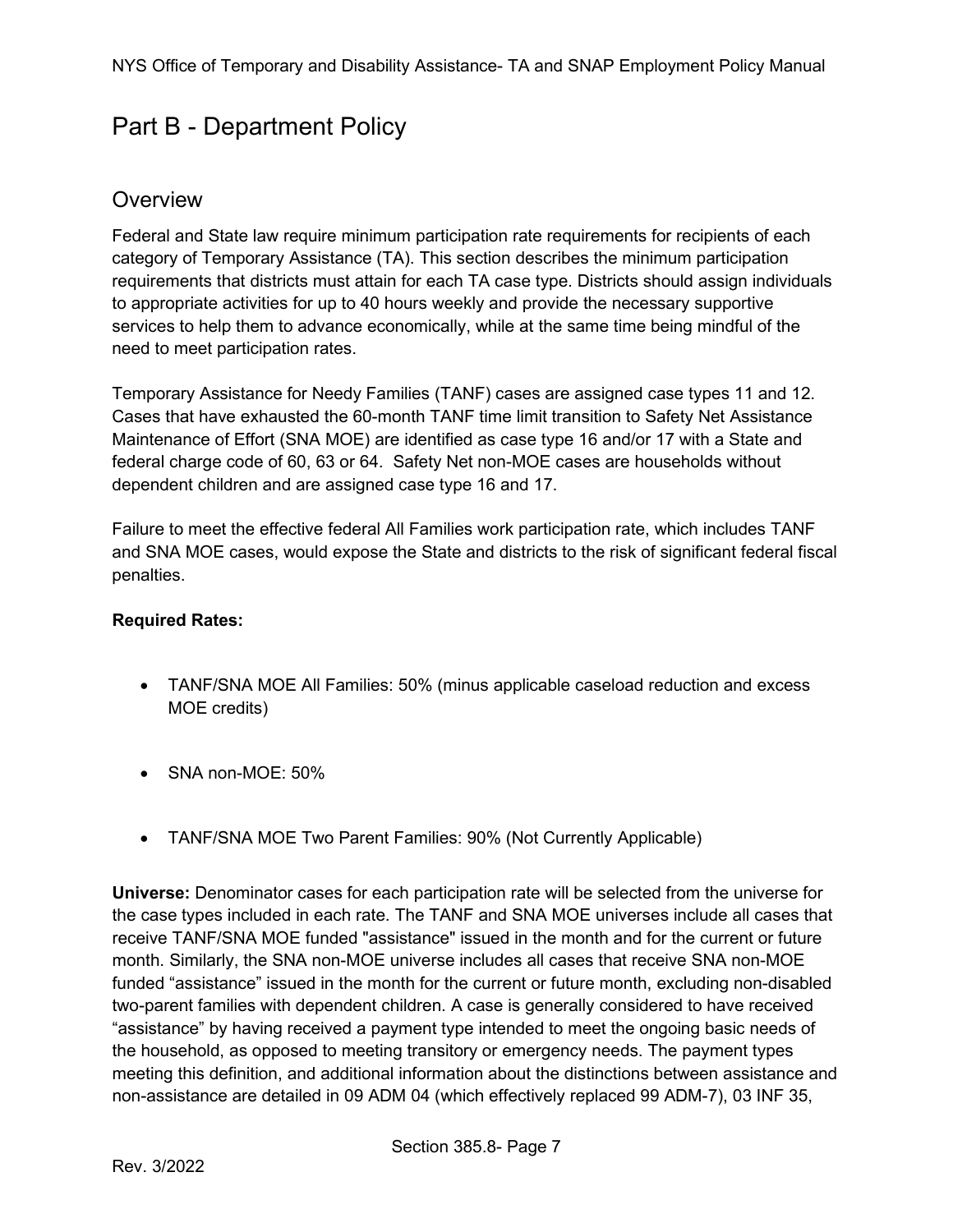and GIS 07 TA/WMS006). An assistance payment to an SNA case is designated as SNA MOE when an individual in the case has a State Federal Charge code of 60 (MOE alien), 63 or 64 (State time limit), except when that payment is to a non-disabled two-parent case with dependent children.

**Denominator for federal All Families:** For TANF/SNA MOE, the participation rate denominator is the number of cases headed by an adult or minor head of household in the TANF or SNA MOE universe for the month, without regard to employability status, that remain after cases have been removed due to federal exclusions, which are detailed below. An adult is defined as an active recipient of TA, who is above the age of 17, or is a 16 or 17-year old individual who has completed High School or its equivalency.

**Denominator for State SNA non-MOE:** For SNA non-MOE, the denominator is the number of SNA non-MOE universe cases with an adult, without regard to employability status. For this purpose, an adult is an active recipient of an assistance payment, with an Individual Disposition Status or 07, 10 or 17. There are no adjustments to the SNA non-MOE denominator related to sanction process or caretaker status.

**Numerator:** Represents the cases (individuals for SNA non-MOE) that are participating in a manner sufficient to be included in the participant counts. Countable hours of participation include projected actual (scheduled) hours for paid activities but only actual hours for all unpaid work activities. For SNA non-MOE the numerator also includes the engagement process for limited timeframes.

**Assignment to Work Activities:** Assessing all adults in a comprehensive manner and assigning them to appropriate activities enhances their movement toward self-sufficiency and concurrently ensures that the local district and State achieve the required federal participation rates and avoid significant federal fiscal penalties.

**Discretion in Making Assignments:** Local districts have discretion in making work activity assignments that expedite an individual's transition to work. Local districts are encouraged to make assignments that address individual needs and self-sufficiency goals and at the same time attain participation rates, to the extent possible.

**Minimum Participation Guidelines:** State and federal regulations establish minimum requirements for engagement in countable work activities for a certain number of hours weekly in order to achieve countability. However, countability does not represent the standard for achieving maximum participation. The goal should be to attain full engagement (up to 40 hours weekly) for all adults.

**Level of Participation:** Employment staff should determine the length and level of client participation in work activities best aligned with the goal of achieving self-sufficiency for that client, within State guidelines. Nonexempt clients may be assigned to one or more work activities for up to 40 hours per week.

**Work Experience Activity:** Work experience participants cannot be required to participate, on a monthly basis, more than the number of hours derived by dividing the total TA grant plus SNAP benefit by the federal or State minimum wage, whichever is higher. Weekly hours of participation are then derived by dividing that number by 4.333. When the maximum number of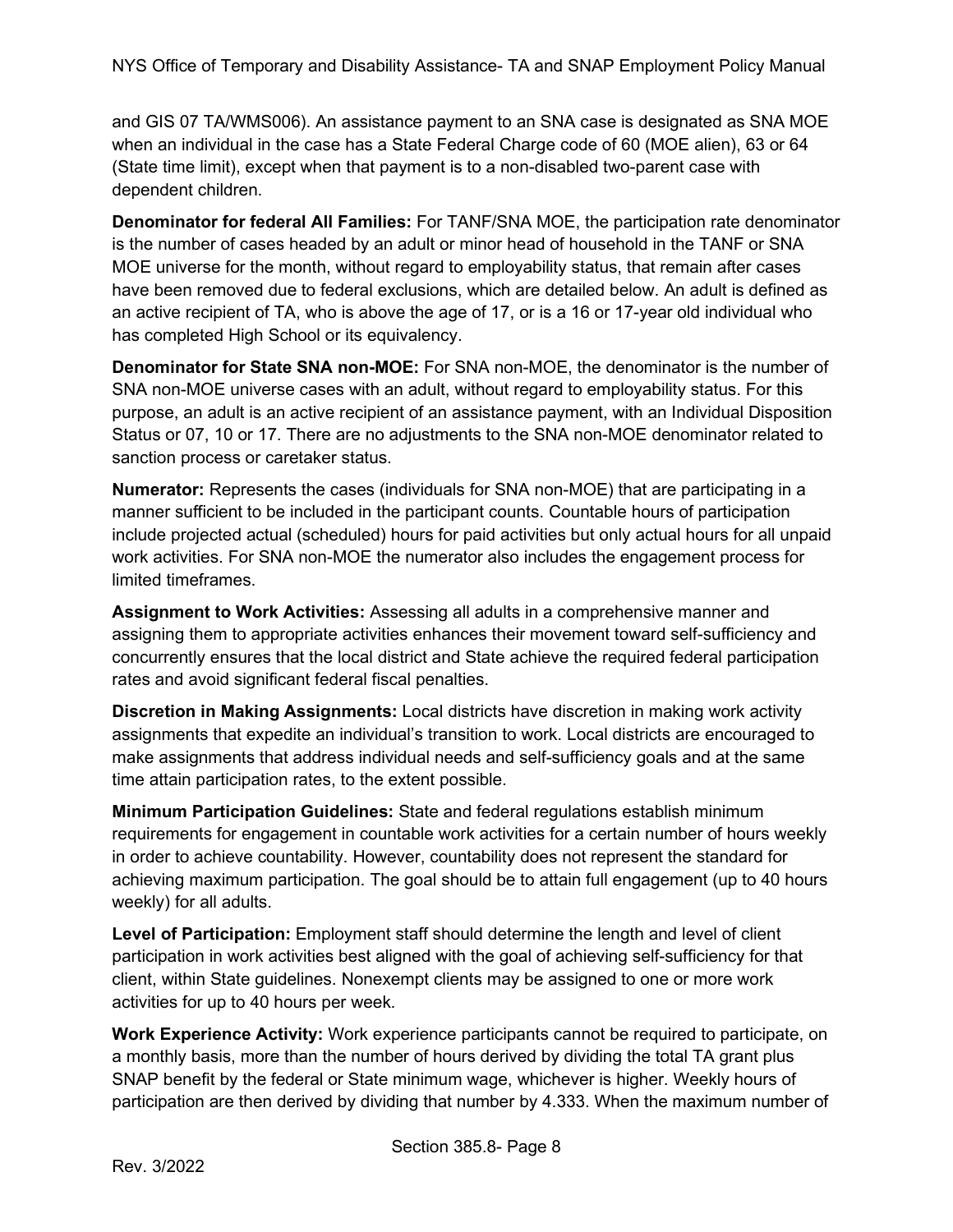work experience hours weekly is less than twenty the federal reporting methodology allows the State to deem those hours to meet the requirement of 20 hours in a core activity. Subsequently, any hours of participation in other activities are added to the deemed 20 hours towards achieving the 30-hour weekly standard for those single parent family cases without a child under the age of 6. For SNA non-MOE, OTDA has determined that the deeming provision also applies towards the 20-hour core requirement and towards the 35-hour weekly requirement.

**Assigning Activities above the Minimum:** District staff should assign clients to work activities for more than the minimum number of hours necessary to count, up to the maximum 40 hours allowed, and consistent with the client assessment. Assigning clients to more than the minimum number of hours necessary for the activity to be countable increases local district ability to attain participation rates in the event that the client does not participate fully, as scheduled. This practice also prepares clients for meeting the expectations of full-time employment.

**Participation Rate Reporting:** Timely and accurate data entry into the Welfare-To-Work Caseload Management System (WTWCMS) is critical for participation rates to be accurately calculated for official reporting purposes and depicted on the Participation Reports available through the Welfare Reporting Tracking System (WRTS), Cognos and the Commissioners' Dashboard. Districts can maximize participation rates by:

- choosing activities for the client that are countable whenever possible, cognizant of the plan for self-sufficiency;
- assigning activities for sufficient hours to ensure countable status;
- ensuring cases eligible for federal exclusions are properly coded as such;
- properly employing payment type codes so that codes designating assistance are not used for situations that are not related to case ongoing needs;
- monitoring data entered onto WTWCMS for accuracy by utilizing WRTS and COGNOS reports as well as WTWCMS listings to ensure that staff follows proper reporting protocol;
- entering information on WTWCMS on a timely basis, soon after activities and actions take place, but no later than the 15th of the month following the report month. This will also ensure that accurate data is available in WRTS when reports are generated which typically occurs on the 15th. Job search and job readiness weekly enrollments, however, must be entered on WTWCMS during the week to be properly included on the WRTS tracking system. Vocational education enrollments must be entered during the actual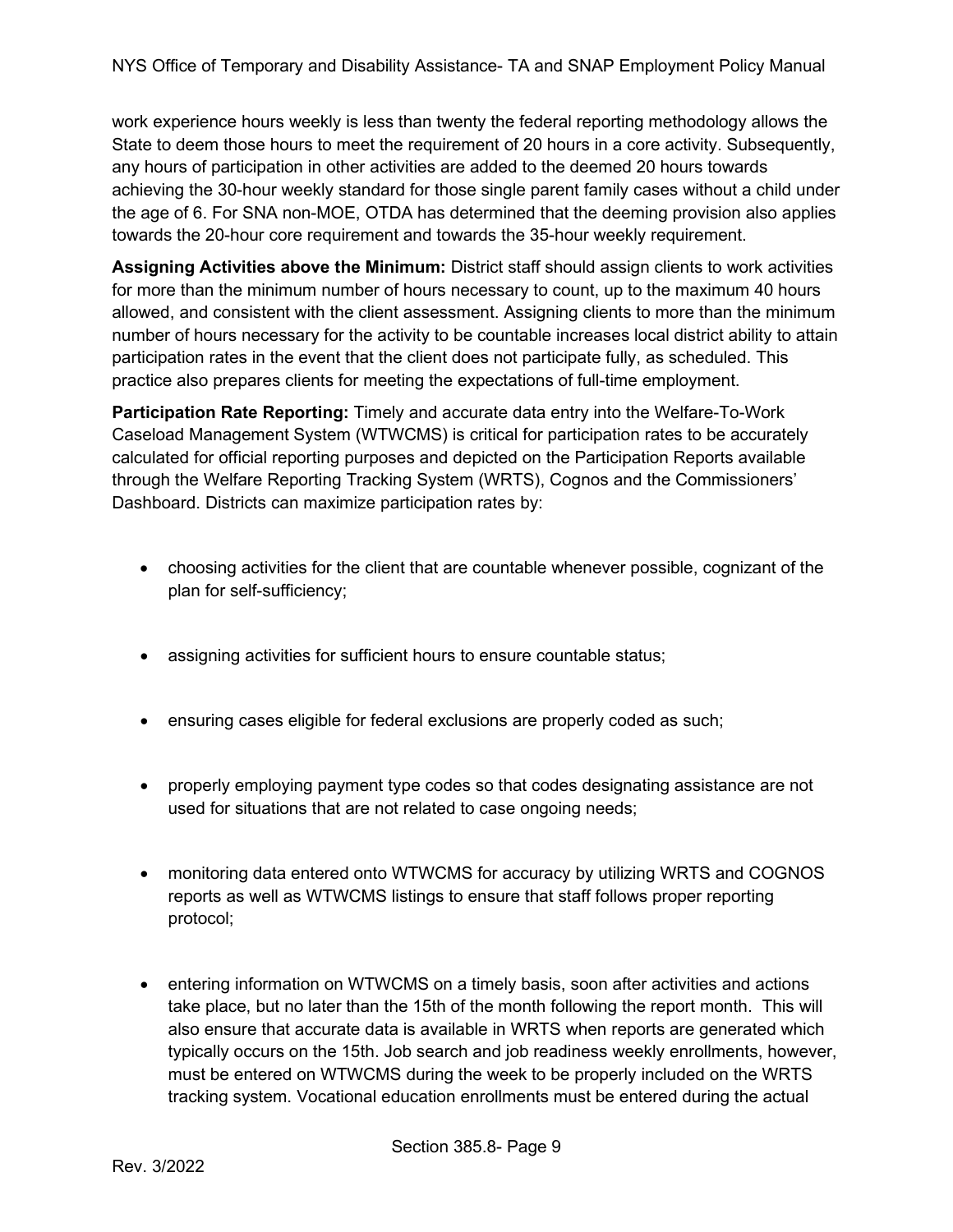NYS Office of Temporary and Disability Assistance- TA and SNAP Employment Policy Manual

month. The time limits for Job Search/job readiness weekly time limits and Vocational Education are explained below; and

• conducting appropriate overrides in the WTRK43– PA TRACKING OVERRIDE INPUT screen when errors occur such as, when activities that contain a time limit maintained by tracking logic reported through WRTS (for further details please see section 385.16) are entered incorrectly into WTWCMS, Child caretaker months are incorrectly reported by an incorrect assignment of employability code 31 (Parent or Caretaker Relative of a Child in the Household Under 12 Months of Age/Exempt), or when sanction months track for an imposed sanction that must be removed due to a fair hearing result or other reason.

**Countable Hours for Participation:** Only actual hours of participation equal to or exceeding the minimum required hours for the case, averaged weekly during the month, will trigger inclusion in the applicable numerator. For paid activities actual hours will override projected actual (scheduled) hours when entered on a timely basis but should only be entered in instances for which the actual hours are greater than scheduled hours and constitute countable status. Actual hours include:

- actual hours of participation in countable unpaid work activities;
- actual, projected actual, or scheduled hours in paid work activities;
- limited excused absences from participation in countable work activities;
- limited holidays;
- limited supervised and unsupervised study time for individuals enrolled in education and training when the study time is an integral part of the program (limited to the documented hours expected by the program not to exceed the number of classroom hours); and
- paid leave for employed individuals.

#### **Additionally, for SNA non-MOE only, countable participation may also include individuals:**

• referred to activities, within the report month, that would constitute participant status;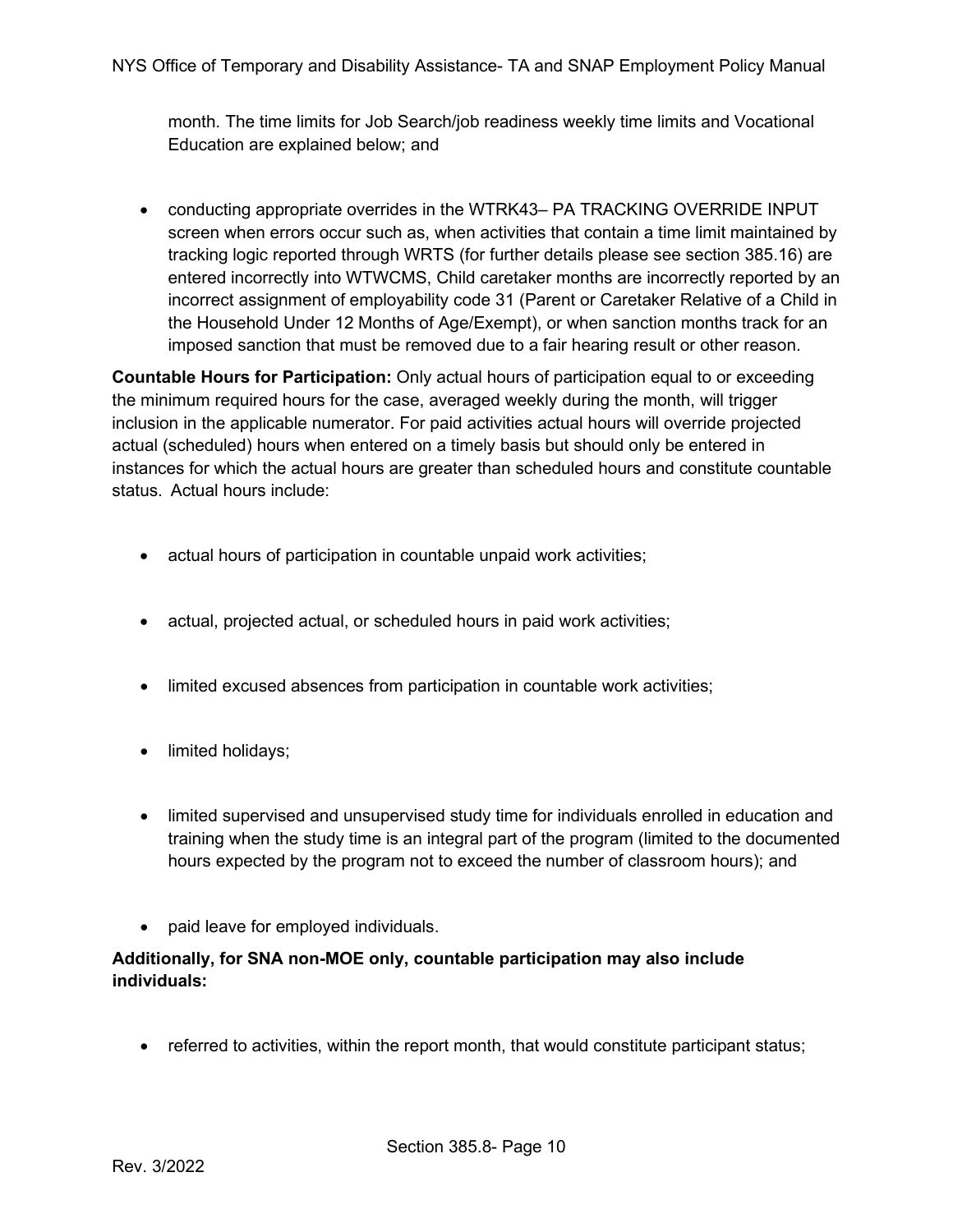- in conciliation within the report month or prior three months for noncompliance with an activity that would constitute participant status;
- referred for noncompliance, within the report month or prior three months, for not participating in activities that would constitute participant status;
- referred for sanction, within the report month or prior three months, for not participating in activities that would constitute participant status; or
- participating in countable activities for the required number of hours averaged weekly during the month, including work limited individuals participating in accordance with their limitations.

#### <span id="page-10-0"></span>TANF/SNA MOE All Families Participation Rate Policy

**All Families Denominator:** The TANF/SNA MOE All Families denominator is comprised of the total number of cases receiving TANF/SNA MOE funded assistance, excluding the following:

- Child only cases in which the adult is present but not actively receiving TANF/SNA MOE assistance for any reason other than failure to comply with TANF/SNA MOE work requirements;
- True single parent families in which the parent or single caretaker relative is providing care for a child under one year of age (subject to a 12-month lifetime limit) and demonstrated as being exempted by assigning an employability code of 31;
- Cases in which an adult is sanctioned but for no more than three months during the preceding 12-month period unless an adult is participating in a manner that counts for the All Families rate;
- Cases in which the only active adult(s) is a parent and is/are needed in the home to care for an incapacitated household member and assigned employability code "38" (note that cases which contain more than one active adult remain in the denominator); and
- Cases that do not have a work eligible individual are not included in the denominator.

A "work-eligible individual" as defined at 45 CFR §261.2(n) includes adults (or minor child heads of household) who are receiving assistance funded by federal TANF or State/local MOE funds. These individuals may be exempt or nonexempt from participation in work activities under State rules, however, such individuals will nonetheless be included as a "work-eligible individual", unless otherwise excluded by the Final TANF rule. The term "work-eligible individual" also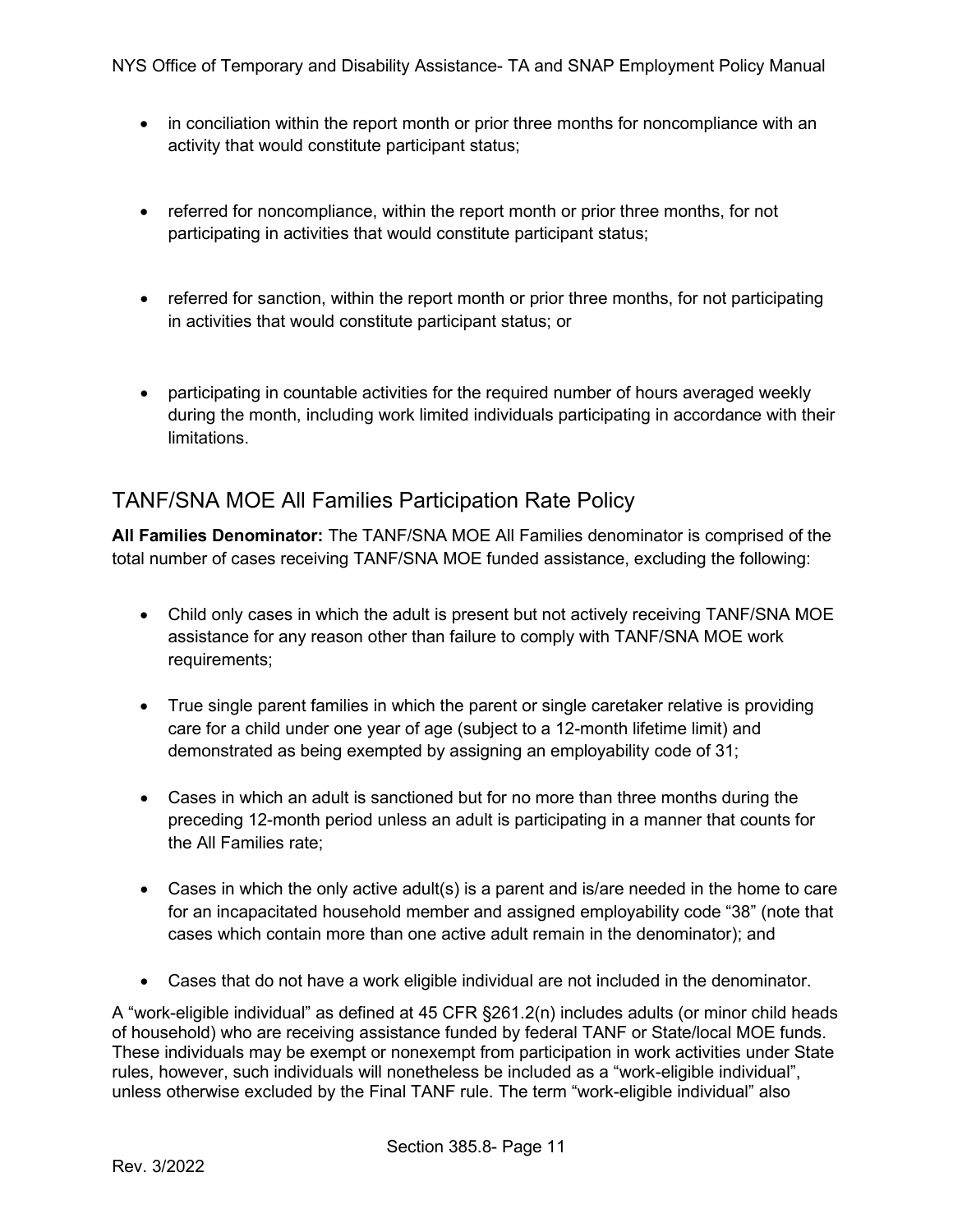includes a non-recipient parent living with a child who is receiving assistance, unless the parent is:

- a minor parent and not the head of household;
- a non-citizen who is ineligible to receive assistance due to his or her immigration status;
- providing full-time care for a disabled family member living in the home based on medical documentation to support the need for the parent to remain in the home to care for that family member;
- a Parent recipient of Supplemental Security Income (SSI) benefits; or
- a Parent recipient of Social Security Disability Insurance (SSDI) benefits.

As such, the denominator may include cases where there is an-exempt adult in the case, when the employment exemption(s) is other than those exemptions noted above.

Note: In the instance of a case in which there is an adult participating in a countable manner, the state-level reporting process will include the case in the all families denominator and numerator regardless of any federal exclusions that might have otherwise applied.

**All Families Numerator:** The TANF/SNA MOE All Families numerator is comprised of the number of cases in which at least one adult or minor head of household is participating in countable activities for at least the minimum required number of hours averaged weekly during the month required for the household.

The table below outlines the minimum number of hours averaged weekly during the month necessary to meet rate requirements:

| <b>Who Participates</b>                                                                                                                                                                                                                                                                                                                                                                    | <b>Minimum Participation</b>             |
|--------------------------------------------------------------------------------------------------------------------------------------------------------------------------------------------------------------------------------------------------------------------------------------------------------------------------------------------------------------------------------------------|------------------------------------------|
| A true single parent family, custodial parent, or<br>caretaker relative with a child under six years of<br>age                                                                                                                                                                                                                                                                             | 20 hours average weekly during the month |
| All other single custodial parents or caretaker<br>relatives with a dependent child 6+ (includes<br>pregnant singles) whether the adult is work<br>limited or exempt. This includes one parent in<br>two parent families in which one parent is<br>disabled and the case is treated like a single<br>parent family (employability codes 24, 36, 41,<br>42, 43, 44, 47, 49, 54, 63, or 70). | 30 hours average weekly during the month |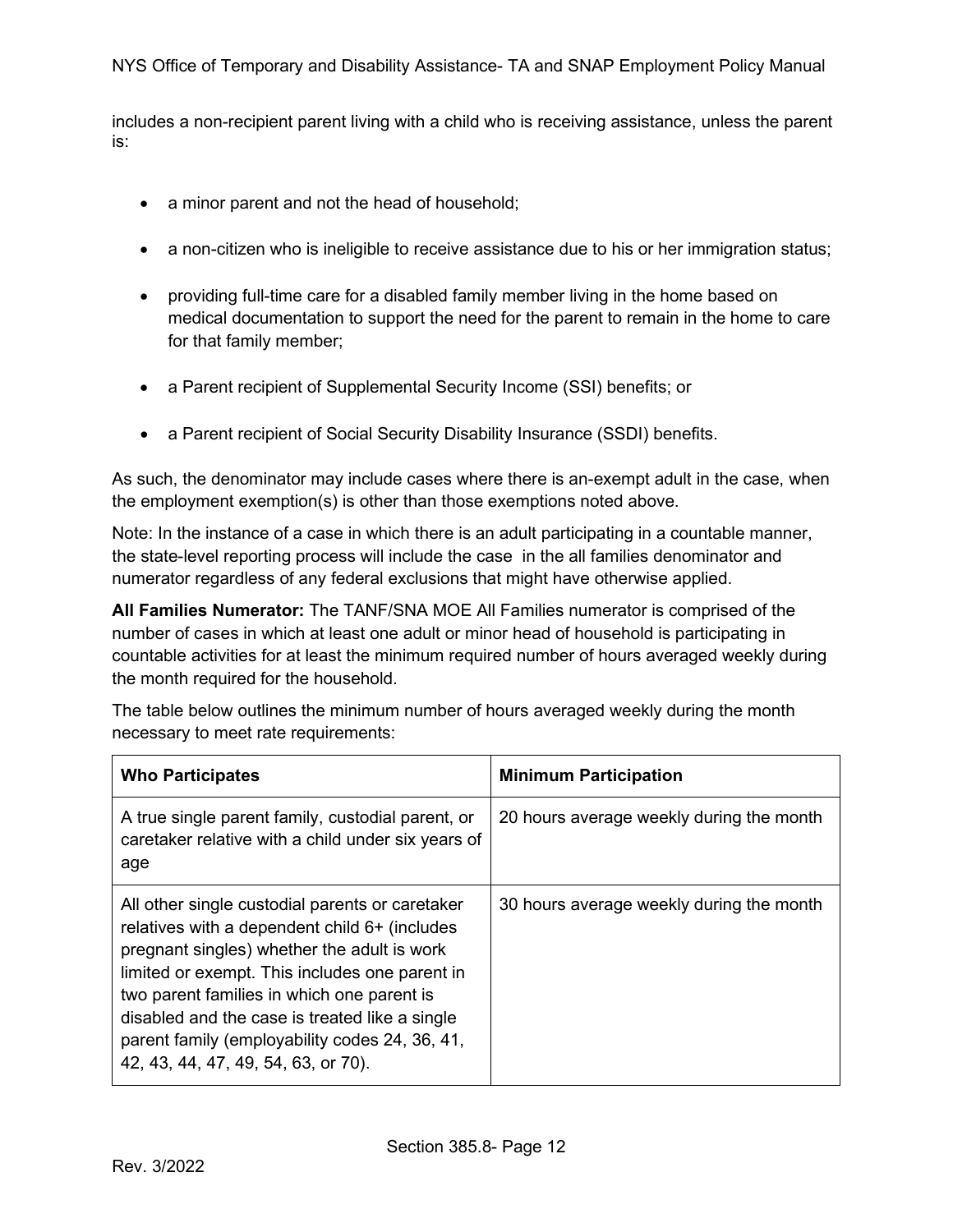Regardless of whether the case has a participation requirement of 20 or 30 hours, at least 20 hours of participation must be in an activity defined as counting fully (see below). Activities counting fully are also referred to a "core" activities and consist of work or work-like activities, or certain time-limited job seeking or preparation activities. For cases that require more than 20 hours of participation to meet the rate, hours in activities besides the core activities can be added to meet the additional hours requirement.

Note: Two parent family cases in which neither parent is disabled are systemically shifted to SNA non-MOE, and thus are not part of the All Families participation rate. All other two parent family cases are included in the All Families participation rates.

#### **Activities That Count Towards Participation:**

For TANF/SNA MOE All Families participation rate purposes countable work activities are classified as one of the following categories:

- Counts fully;
- Counts fully but for only 6/12 weeks (180/360 hours) during each federal fiscal year;
- Counts fully but for only 12 months lifetime; or
- Counts but only toward hours above 20.

**Counts Fully:** Actual hours of participation in the following work activities count fully:

- Unsubsidized employment\*
- Subsidized private sector employment\*
- Subsidized public sector employment\*
- Work experience (either actual hours or deemed participation based on a capped number of hours derived by dividing the total of the TA grant and SNAP allotment divided by the State minimum wage)
- On-the-job training\*
- Community service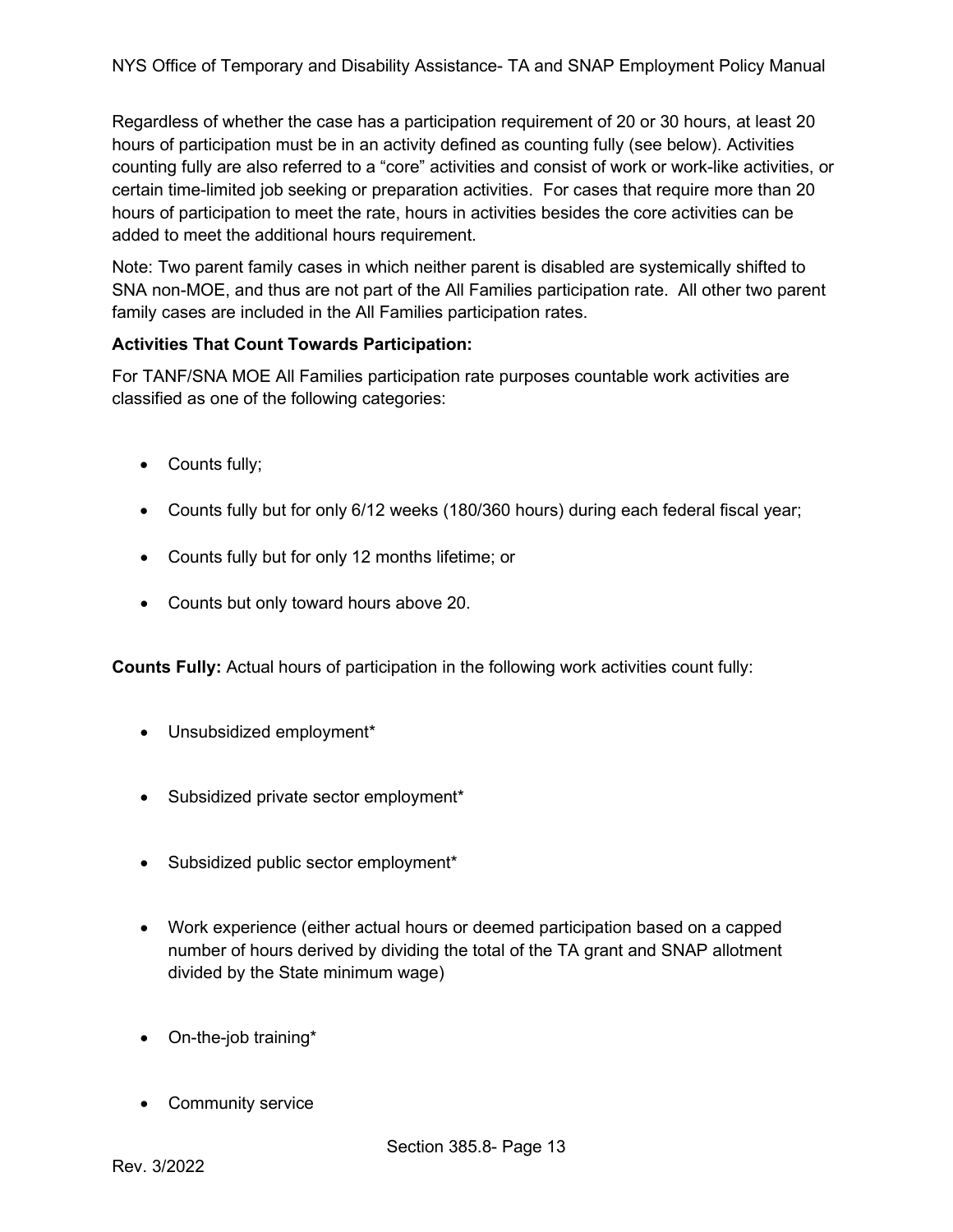- Childcare provider for community service participant
- High school or equivalent for married teens or teen head of households (employability code 17) (under 20) who:
	- $\triangleright$  maintain satisfactory attendance at secondary school or the equivalent; or
	- $\triangleright$  participate for at least 20 hours per week in education directly related to employment.

\* Projected actual (scheduled) hours count for paid employment activities.

**Counts Fully but for only 6/12 (Needy State-180/360 hours) Weeks During previous 12 month period:** Participation in the following work activities count fully but is limited to a combined 6 weeks (180 hours) during the previous 12-month period, unless the State is currently designated as a "needy state", in which case the number of allowable weeks in the 12 month period is extended to 12 weeks (360 hours):

- Job search
- Job readiness training
- Substance abuse treatment
- Treatment other than substance abuse

New York State is considered a "needy state" by the United States Department of Health and Human Services (HHS) agency when the following conditions are met:

- The average rate of total unemployment (seasonally adjusted) for the most recent 3-month period for which data are published for all [States](https://www.law.cornell.edu/definitions/index.php?width=840&height=800&iframe=true&def_id=31396b0c5001b7e128a5ec86323b39af&term_occur=999&term_src=Title:45:Subtitle:B:Chapter:II:Part:260:Subpart:A:260.30) equals or exceeds 6.5 percent; and **T**he average rate of total unemployment (seasonally adjusted) for such 3-month period equals or exceeds 110 percent of the average rate for either (or both) of the corresponding 3 month periods in the two preceding calendar years; or
- The [Secretary](https://www.law.cornell.edu/definitions/index.php?width=840&height=800&iframe=true&def_id=82167767a916c12f5b86957039e456a7&term_occur=999&term_src=Title:45:Subtitle:B:Chapter:II:Part:260:Subpart:A:260.30) of Agriculture has determined that the average number of individuals participating in the Supplemental Nutrition Assistance Program (SNAP) in the [State](https://www.law.cornell.edu/definitions/index.php?width=840&height=800&iframe=true&def_id=31396b0c5001b7e128a5ec86323b39af&term_occur=999&term_src=Title:45:Subtitle:B:Chapter:II:Part:260:Subpart:A:260.30) has grown at least 10 percent in the most recent 3-month period for which data are available.

**Counts Fully but for only 12 Months Lifetime:** Participation in vocational education counts fully but is limited to a maximum of 12 months total during the individual's lifetime receipt of assistance (TANF/SNA MOE or SNA non-MOE).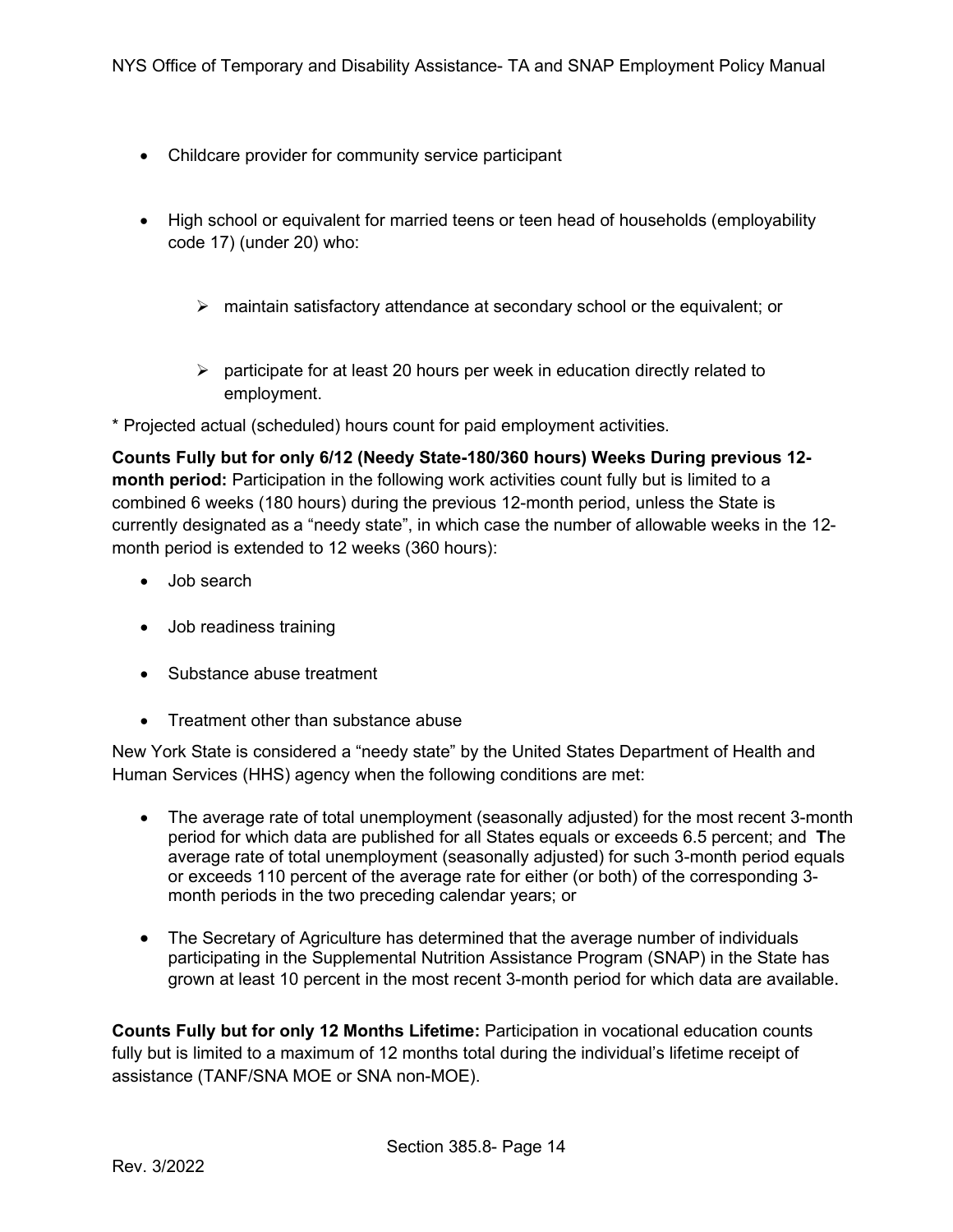**Counts only Toward Hours Above 20:** Countable participation in the following work activities is limited to hours above 20 hours weekly, only, to achieve the 30-hour threshold:

- Job skills training
- Education training, including:
	- $\triangleright$  Adult basic education (ABE)
	- $\triangleright$  Literacy training
	- $\triangleright$  English as a second language (ESL)
	- $\triangleright$  High school or equivalent

Hours of participation in these activities count only when the hours are added to actual hours of countable participation above 20 hours weekly in core (fully countable or time-limited fully countable) activities.

#### <span id="page-14-0"></span>TANF/SNA MOE Two Parent Families Participation Rate Policy

#### **(Note: Currently, this rate does not apply in New York State. See #7 in Q&A section below for additional information)**

**Two Parent Family:** For participation rate purposes a two-parent family is defined as a case that includes two parents who are in receipt of TANF/SNA MOE funded assistance, where neither parent is disabled (see below for the employability codes defining disabled). The twoparent family definition includes cases in which one or both parents are sanctioned for failure to comply with TANF/SNA MOE work requirements.

Parent is defined as an individual with a spousal relationship with or without a child in common or non-legal union with a child in common (does not include pregnancy).

**TANF/SNA MOE Two Parent Denominator:** The TANF/SNA MOE Two Parent Families denominator is comprised of the total number of cases with two parents who are receiving TANF/SNA MOE funded assistance, excluding the following:

• Two parent families in which one of the parents in the household is not in receipt of TANF/SNA MOE funds for any other reason than a failure to comply with TANF/SNA MOE work requirements;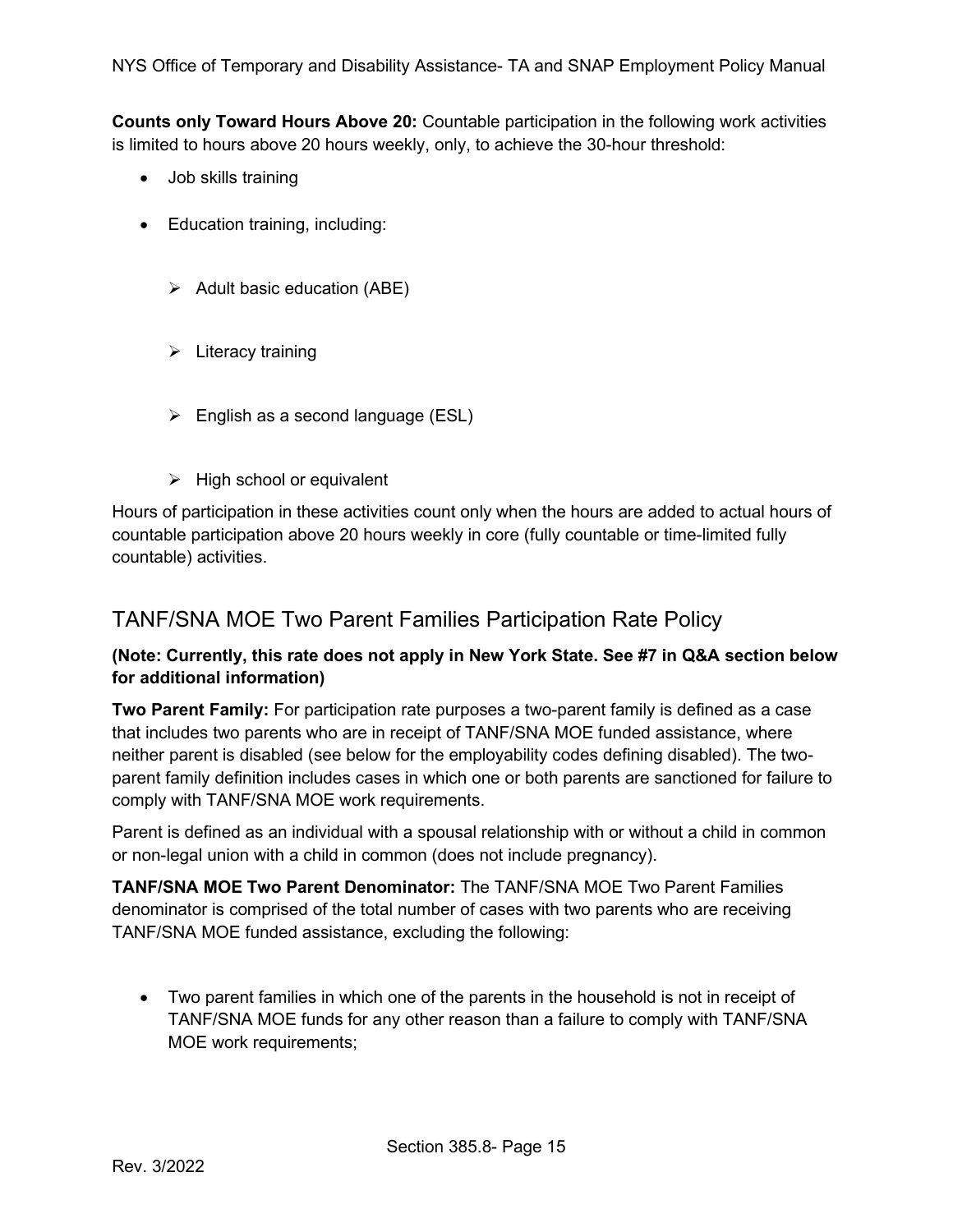- Two parent families in which both parents are in receipt of TANF/SNA MOE funds but one or both is disabled (assigned the employability codes of 24, 36, 41, 42, 43, 44, 47, 49, 54, 63, or 70 - these cases remain in the All Families rate and are treated as single parent families); and
- Cases in which an adult is sanctioned but for no more than 3 months during the preceding 12 months period.

All other two parent family TANF/SNA MOE funded assistance cases are included in the TANF/SNA MOE Two Parent Families denominator including cases in which there is no nonexempt adult (e.g. aged).

Note: Effective October 2006, all cases that remain in the Two Parent Families denominator, after the above exclusions are applied, are systemically shifted to SNA non-MOE, and, as such, are not included in the TANF/SNA MOE Two Parent Families or All Families Participation rate calculations.

Although State legislation allows for the cases that remain in the Two Parent Families denominator to be shifted to SNA non-MOE funding, and OTDA has taken that option and thus removed them from the federal participation rate denominator, district employment staff should require nonexempt adults in Two Parent Families to participate fully (up to 40 hours weekly) in appropriate countable work activities regardless of current participation rate requirements.

**TANF/SNA MOE Two Parent Numerator:** The TANF/SNA MOE Two Parent Families numerator is comprised of the number of cases in which at least one parent, or both depending on requirements, is participating in countable activities for at least the minimum required number of hours required for the household.

For TANF/SNA MOE Two Parent Families to be included as participating the combined hours in activities for the parents in the case must total at least 35 hours (or 55 hours where the case is receiving federally-funded child care assistance, 30 of which must be in core (fully countable or time-limited fully countable) activities (or 50 hours for those receiving federally funded child care).

**Activities That Count Toward Participation:** For TANF/SNA MOE Two Parent Families participation rate purposes countable work activities are classified as one of the following categories:

- Counts fully;
- Counts fully but for only 6/12 (**Needy State-**180/360 hours)weeks during each federal fiscal year;
- Counts fully but for only 12 months lifetime; or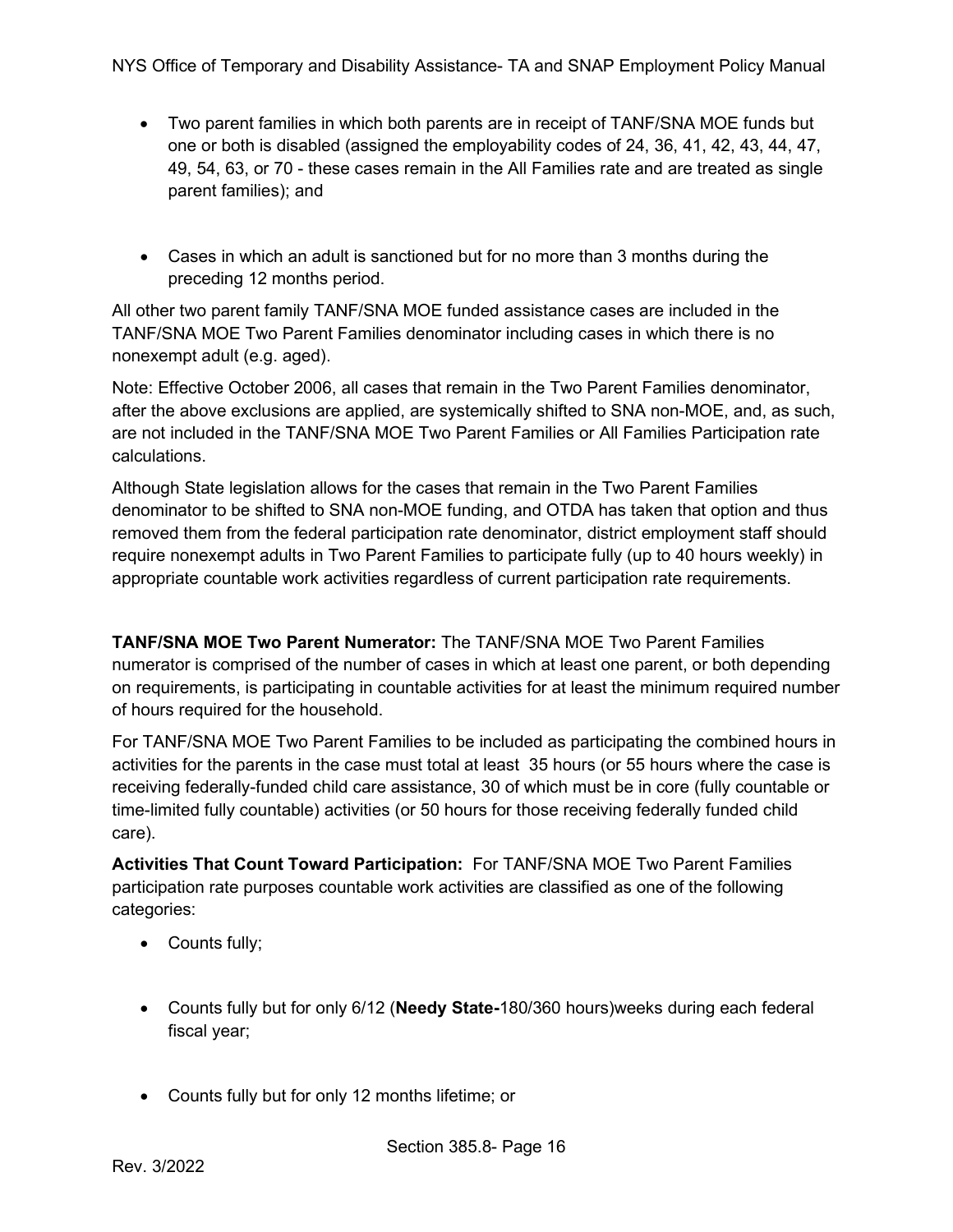• Counts but only toward hours above 30 or 50.

**Counts Fully:** Actual hours of participation in the following work activities count fully:

- Unsubsidized employment \*
- Subsidized private sector employment \*
- Subsidized public sector employment \*
- Work experience (based on calculating of the TA/SNAP allotment divided by minimum wage)
- On-the-job training \*
- Community service
- Childcare provider for community service participant
- High school or equivalent for married teens or teen head of households (under 20) who:
	- $\triangleright$  maintain satisfactory attendance at secondary school or the equivalent; or
	- $\triangleright$  participate for at least 20 hours per week in education directly related to employment.
- \* Projected actual (scheduled) hours count for paid employment activities.

**Counts Fully but for only 6/12 (180/360 hours) Weeks During previous 12-month period:**  Participation in the following work activities count fully but is limited to a combined 6/12 (180/360 hours) weeks during the previous 12-month period as outlined above.

**Counts Fully but for only 12 Months Lifetime:** Participation in vocational education counts fully but is limited to maximum of 12 months total during the individual's lifetime receipt of assistance.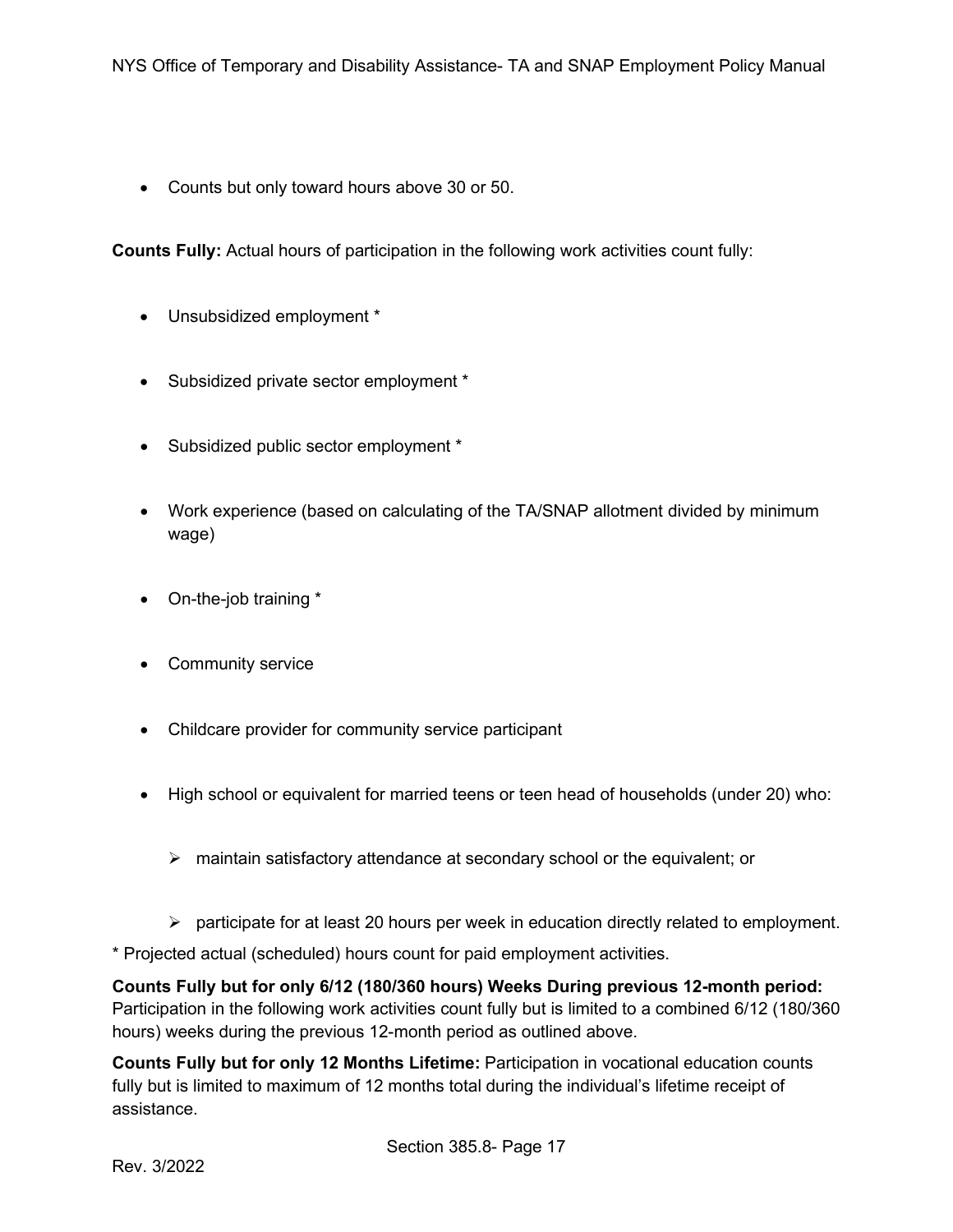NYS Office of Temporary and Disability Assistance- TA and SNAP Employment Policy Manual

**Counts only Toward Hours above 30 or 50:** Countable participation in the following work activities is limited to hours above the 30 or 50 weekly core hours needed to attain the 35- or 55-hour threshold:

- Job skills training
- Education training, including:
	- $\triangleright$  Adult basic education (ABE)
	- $\triangleright$  Literacy training
	- $\triangleright$  English as a second language (ESL)
	- $\triangleright$  High school or equivalent

<span id="page-17-0"></span>Safety Net Assistance Household Without Dependent Children (SNA non-MOE) Participation Rate Policy

**Safety Net Assistance non-MOE Denominator:** The SNA non-MOE denominator is comprised of the total number of SNA non-MOE **cases** which include an adult without regard to employability status. SNA non-MOE cases with children are excluded from the SNA non-MOE denominator including those two parent families in which neither parent is disabled (and have been shifted systemically to SNA non-MOE).

**Safety Net Assistance non-MOE Numerator:** The SNA non-MOE numerator is comprised of all SNA non-MOE **individuals** who are participating in countable activities for at least the minimum required number of hours required for the individual (or engagement statuses, for limited timeframes, that constitute countability).

For cases in which more than one adult is participating, both individuals may count as participants in the numerator as long as each is meeting minimum participation requirements. In this instance, two individuals would be counted in the numerator, yet the case would only count once in the denominator.

| <b>Who Participates</b> | <b>Minimum Participation</b>                                                                                                                         |
|-------------------------|------------------------------------------------------------------------------------------------------------------------------------------------------|
| Each nonexempt adult    | 35 hours average weekly during the<br>month, at least 20 hours of which must<br>be in a fully countable or time-limited fully<br>countable activity. |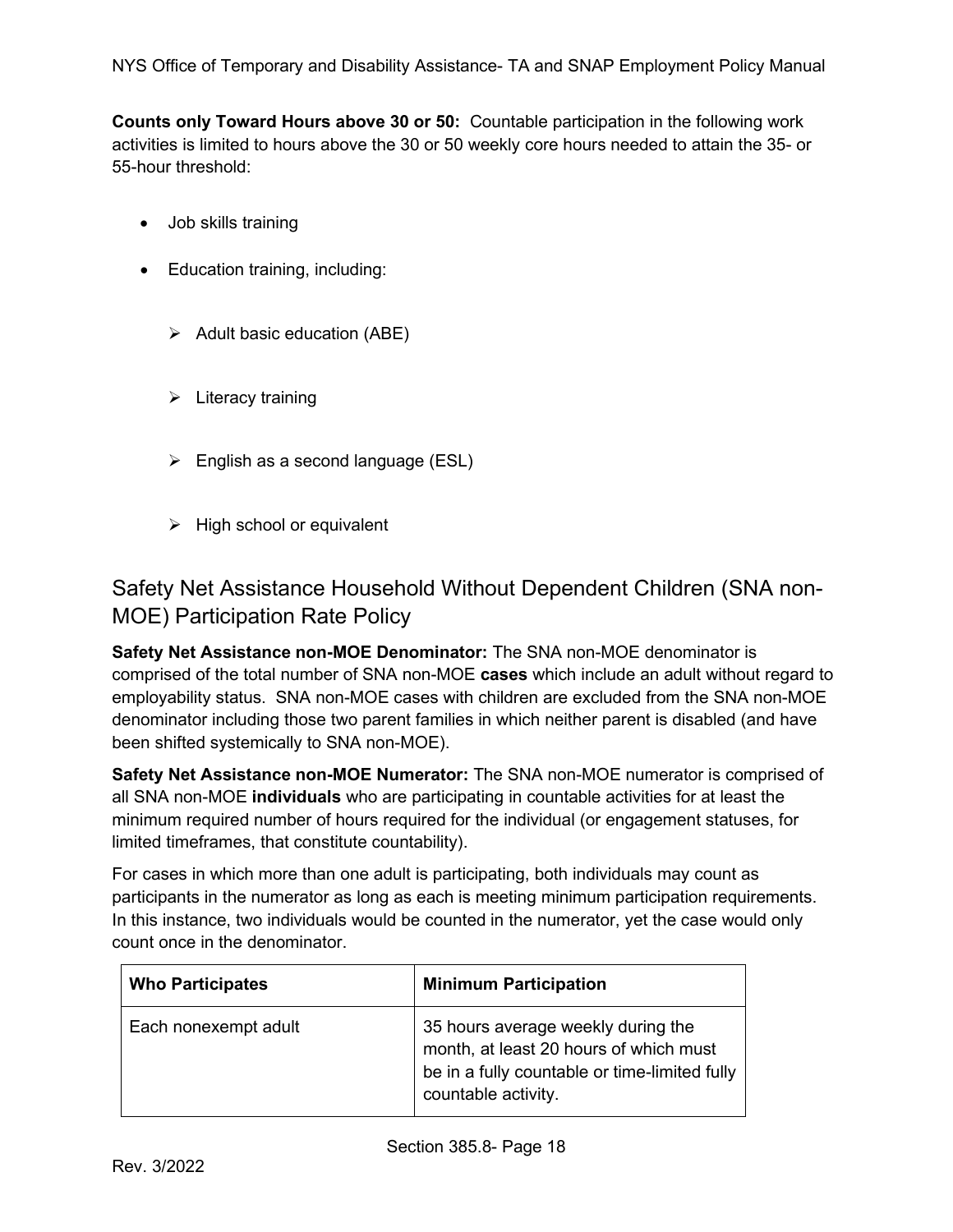| Each work limited or exempt adult | Any number of actual hours as long as<br>the participation is in accordance with the<br>limitation in one or a combination of the<br>following countable activities: |
|-----------------------------------|----------------------------------------------------------------------------------------------------------------------------------------------------------------------|
|                                   | unsubsidized employment                                                                                                                                              |
|                                   | subsidized private/public sector<br>employment                                                                                                                       |
|                                   | work experience                                                                                                                                                      |
|                                   | on-the-job training                                                                                                                                                  |
|                                   | job search and job readiness<br>$\bullet$<br>training (6/12 weeks per federal<br>fiscal year)                                                                        |
|                                   | community service                                                                                                                                                    |
|                                   | vocational education (12 months)<br>lifetime)                                                                                                                        |
|                                   | childcare provider for community<br>service participant                                                                                                              |

**Activities that Count Toward Participation:** For participation rate purposes for SNA non-MOE, countable work activities are classified as one of the following categories:

- Counts fully;
- Counts fully but for only 6/12 (180/360 hours) weeks during each federal fiscal year;
- Counts fully but for only 12 months lifetime; or
- Counts but only toward hours above 20

**Counts Fully:** Actual hours of participation in the following work activities count fully:

- Unsubsidized employment\*
- Subsidized private sector employment\*
- Subsidized public sector employment\*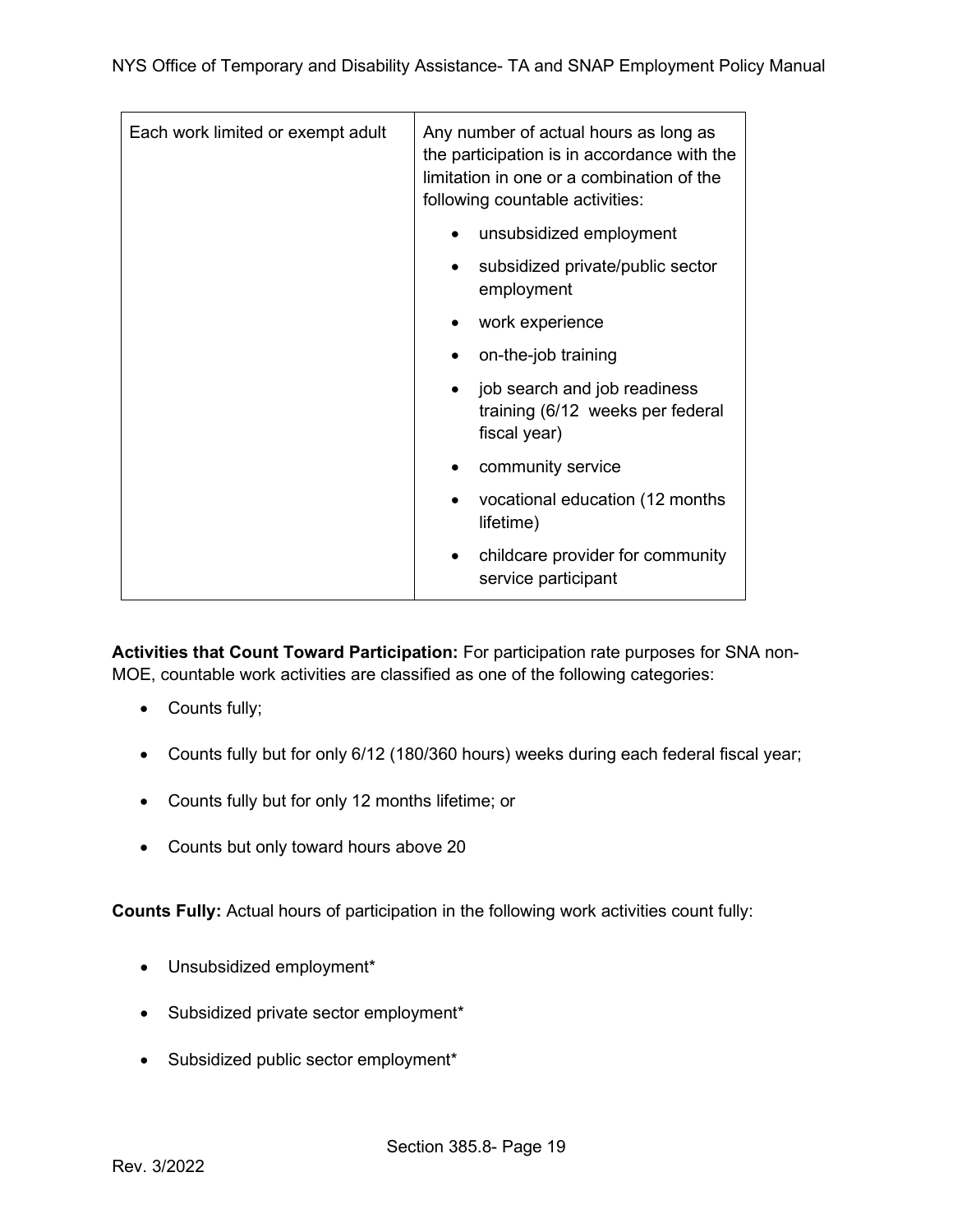- Work experience (based on calculating of the TA/SNAP allotment divided by minimum wage)
- On-the-job training\*
- Community service (including substance abuse treatment, treatment other than substance abuse, caring for an incapacitated household member, and court ordered activities. Participation in substance abuse treatment or other treatment should be reported in WTWCMS as such, and not reported as community service)
- Childcare provider for community service participant
- High school or equivalent for nonexempt teens (under 20), and those heads of households who are living on their own, who:
	- $\triangleright$  maintain satisfactory attendance at secondary school or the equivalent; or
	- $\triangleright$  participate for at least 20 hours per week in education directly related to employment.

\* Projected actual (scheduled) hours count for paid employment activities.

**Counts Fully but for only 6/12 Weeks During previous 12-month period:** Participation in the following work activities count fully but is limited to a combined 6/12 (**Needy State)** weeks during the previous 12-month period.

- Job search
- Job readiness training

**Counts Fully but for only 12 Months Lifetime:** Participation in vocational education counts fully but is limited to maximum of 12 months total during the individual's lifetime receipt of assistance.

#### **Counts only Toward Hours Above 20:**

- Job skills training
- Education training, including:
	- $\triangleright$  Adult basic education (ABE)
	- $\triangleright$  Literacy training
	- $\triangleright$  English as a second language (ESL)
	- $\triangleright$  High school or equivalent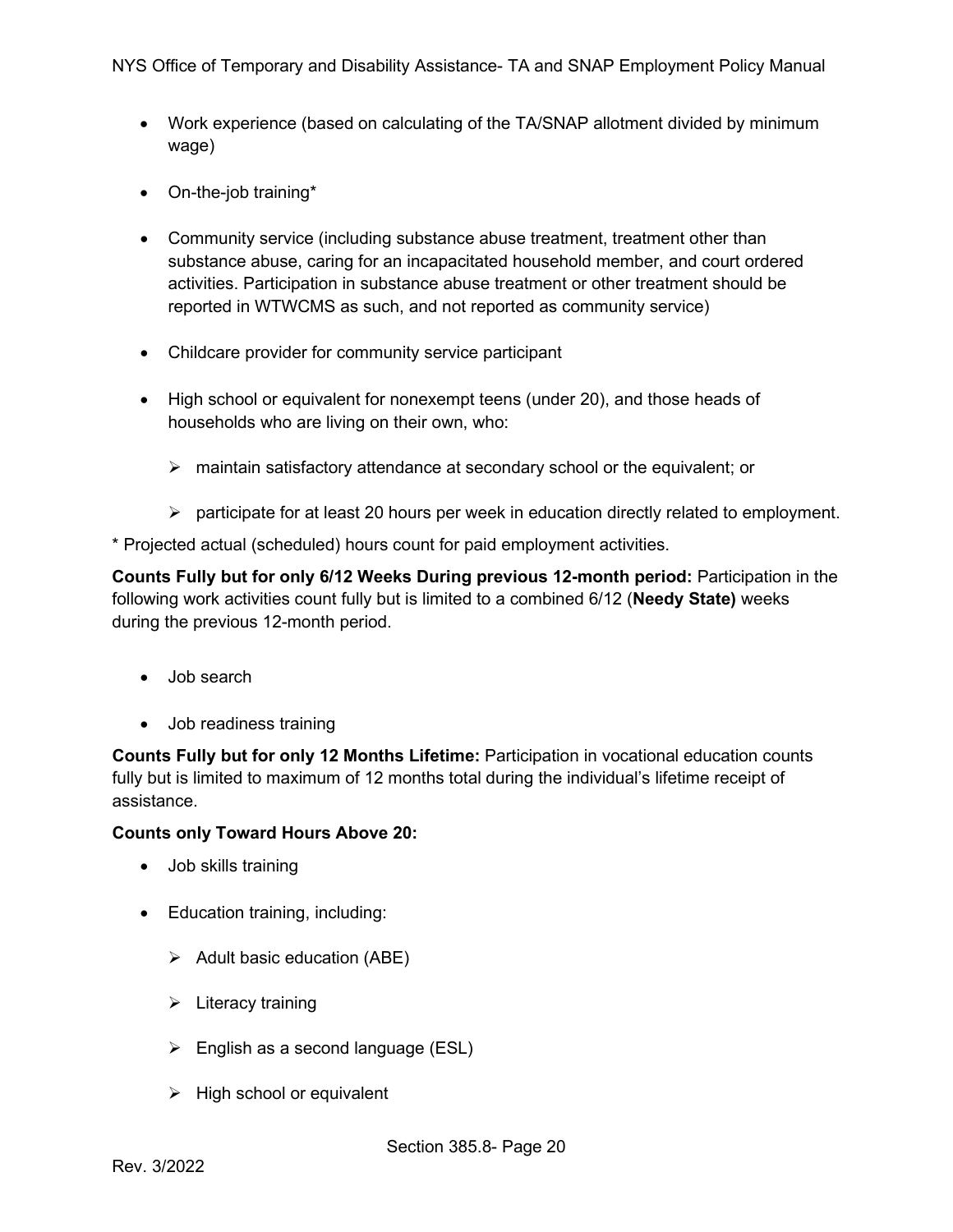- Job search beyond 6/12-week limit
- Job readiness training beyond 6/12-week limit

Hours of participation in these activities count only when the hours are added to 20 weekly average hours of countable participation in a core (fully countable or time-limited fully countable) activity.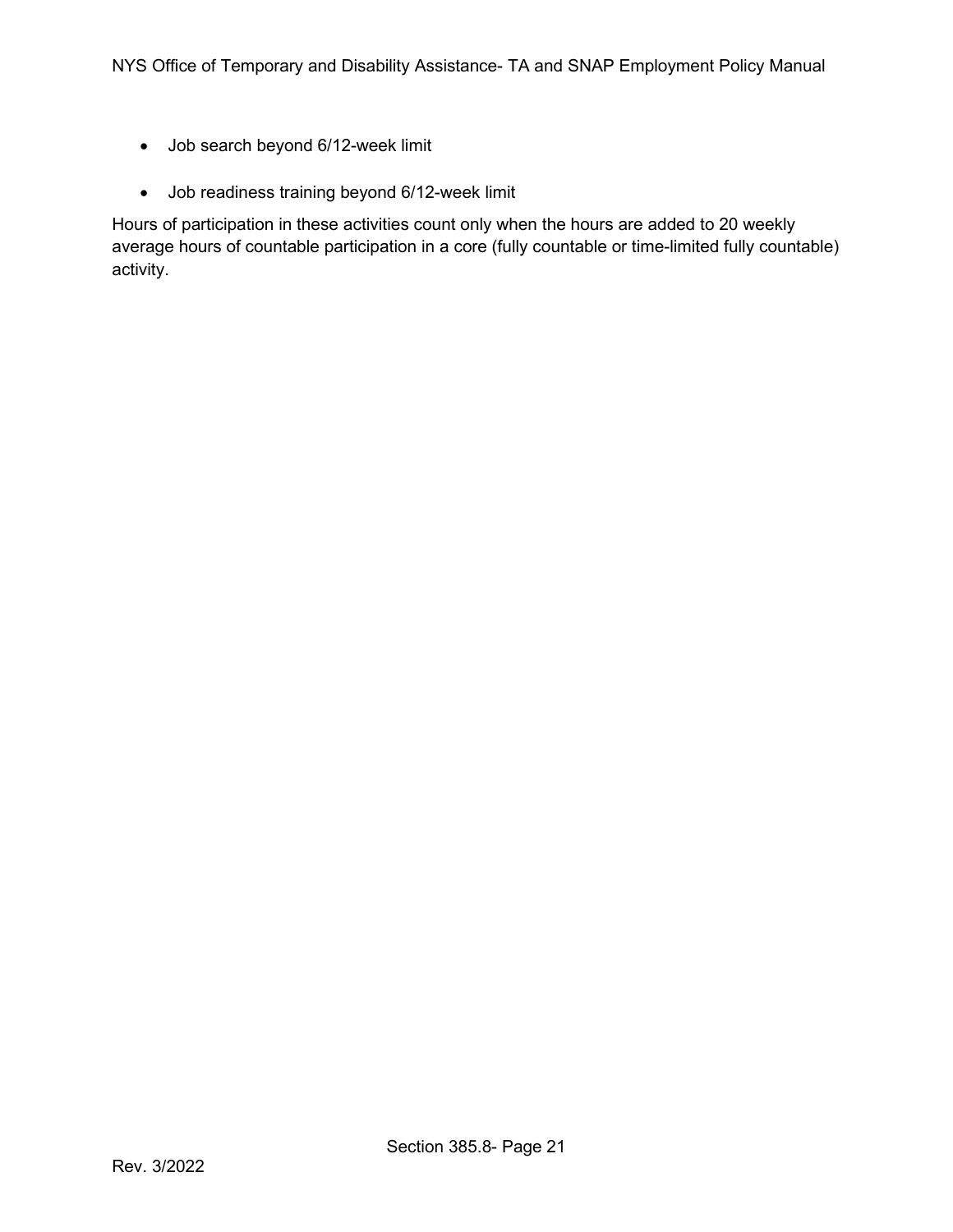## <span id="page-21-0"></span>Part C - Questions and Answers

- Q.1 Does the SNA non-MOE participation rate calculation reflect sanctioned status similar to the TANF calculation?
- A.1 No. Under the Safety Net Program individuals who are being conciliated, individuals sent a notice of intent until the sanction takes effect, and individuals who have requested a fair hearing relating to employment requirements are included as otherwise participating and remain in the numerator, and the related case in the denominator.

Currently, the system removes TANF cases from the TANF denominator once a sanction has been imposed (for up to 3 months in the preceding 12-month period). If the TANF case stays open and the individual fails to comply, the case returns to the denominator after 3 months. This exclusion does not apply to single person SNA non-MOE cases as the sanction action would close the single individual's case, in cases with multiple adults, the sanctioned individual is not active on the case and will not be included in the numerator.

- Q.2 Under SNA non-MOE, do work-limited nonexempt recipients count as participants regardless of the activity and hours of participation?
- A.2 SNA non-MOE individuals that are work-limited nonexempt recipients count as participants regardless of the hours of participation as long as they are participating the maximum number of hours allowed by their health related limitation in unsubsidized employment, subsidized private sector or public sector employment, work experience, on-the-job training, job search and job readiness training (6-12 week limit) community service, vocational education (12 month lifetime limit) or the provision of child-care for a community service participant. This applies to both SNA MOE and SNA non-MOE households.
- Q.3 Which acts of noncompliance are considered when determining which cases are excluded from the TANF denominator for up to 3 months in a 12-month period?
- A.3 The federal rule is that individuals who refuse to engage in work activities (willfully and without good cause) must be sanctioned. This includes the requirement for non-exempt individuals to participate in an employment or training activity or to participate in a substance abuse rehabilitation program that is part of the individual's employment plan. Therefore, cases in which an individual is subject to penalty or sanctioned for failing to comply with a work requirement, including failing to participate in substance abuse rehabilitation which was required as part of the nonexempt individual's employment plan, result in the case being excluded from the denominator for up to three months in a 12 month period. Individual level sanction reason codes that would remove a case from the All Families Denominator are: WE1, WE2, WE3, N41, N42, N43, M74, P44, P45, P46, PX1, PX2, PX3, MX1, MX2, MX3, and M77.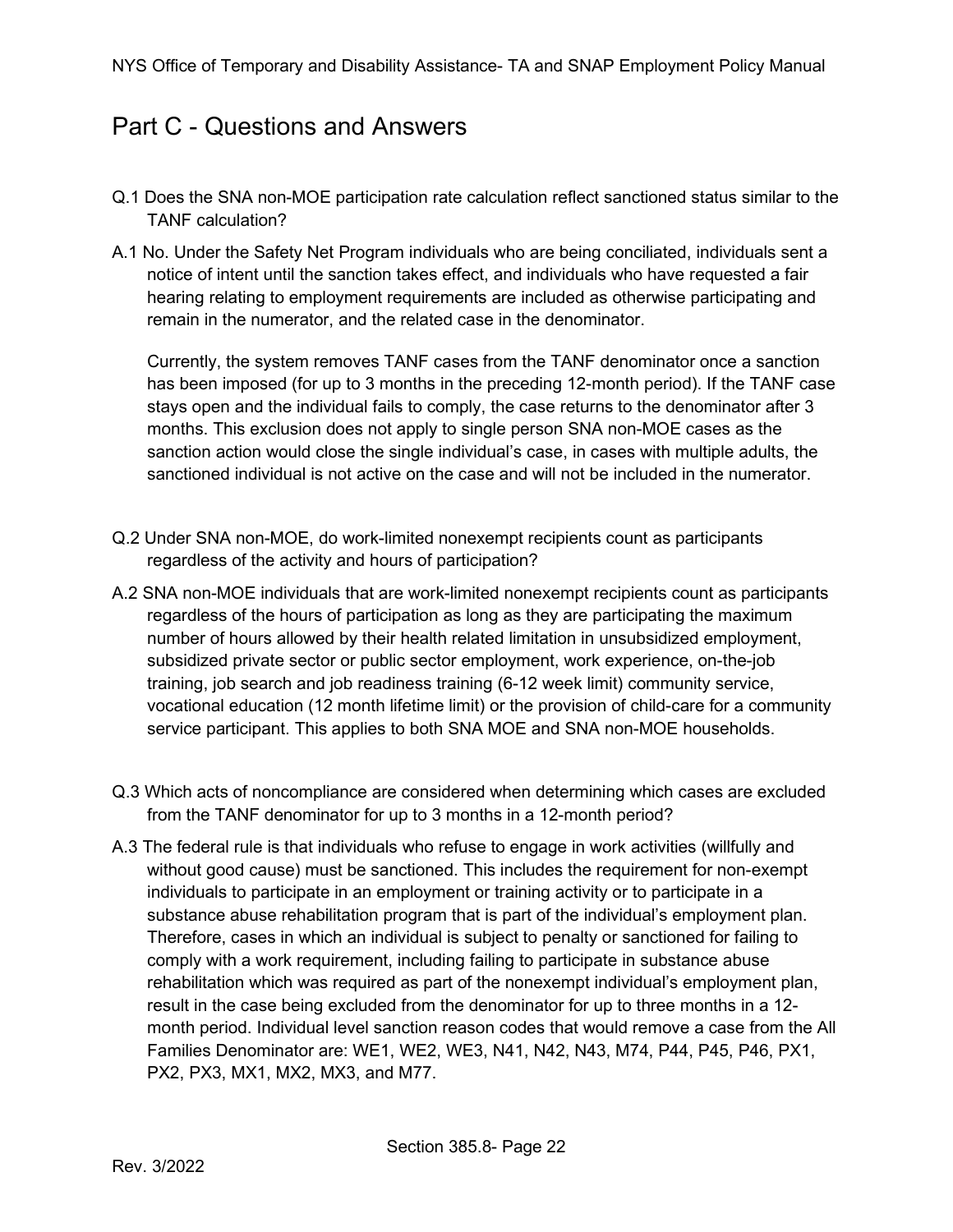- Q.4 Which exemptions meet the state's definition of "disabled" for purposes of determining which two-parent cases are excluded from the two-parent count?
- A.4 Federal law allows two-parent cases in which one of the parents is "disabled" to not count as two-parent cases for participation rate purposes, although such cases remain in the TANF/SNA-MOE All Families rate calculation. The Department has defined "disabled" to include disabled, ill and incapacitated as defined in 385.2. Specifically, this definition includes the following employability codes:
	- 24 Pregnant (Within 30 days of Medically Verified Date of Delivery)/Exempt
	- 36 Incapacitated/Disabled (more than 6 Months)/Exempt
	- 41 Temporary Illness or Incapacity (1 to 3 Month Exemption)/Exempt
	- 42 Temporary Incapacity or Incapacity (4 to 6 Month Exemption)/Exempt
	- 43 Incapacitated/Disabled (SSI Application Filed)/Exempt
	- 44 Incapacitated/Disabled (In Receipt of SSI)/Exempt
	- 63 Substance Abuser Exempt
	- 70 Contesting Employability Determination Including the Disability Review Process/Exempt

Districts should only use code 70 for persons contesting employability based upon one of the disability issues listed above.

- Q.5 Are two-parent cases that are treated as single parent cases due to one of the parents being disabled eligible for the 12-month exemption for having a child under the age of one?
- A.5 No. The federal rule indicates that only true single custodial parents caring for a child who has not attained 12 months of age can be disregarded in determining the participation rate.
- Q.6 What is the definition of a child only case for participation rate purposes?
- A.6 For participation rate purposes, child only cases are cases in which all persons in receipt of TANF assistance are children (cases in which the parent(s) or caretaker, although in the household, is not receiving TANF assistance). Cases in which the parent or caretaker is sanctioned do not become child only cases.
- Q.7 How many hours do two-parent families have to participate if one parent is disabled or caring for a disabled household member?
- A.7 Two-parent TANF families in which one parent is disabled and exempt are treated like single parent families for participation rate purposes and are required to participate 30 hours weekly, at least 20 of which is in a core activity, to count toward the All Families rate. As noted above in the section titled, TANF/SNA MOE Two Parent Families Participation Rate Policy, New York State has chosen to shift out the non-disabled two parent families regardless of their level of participation from both the TANF/SNA-MOE and SNA non-MOE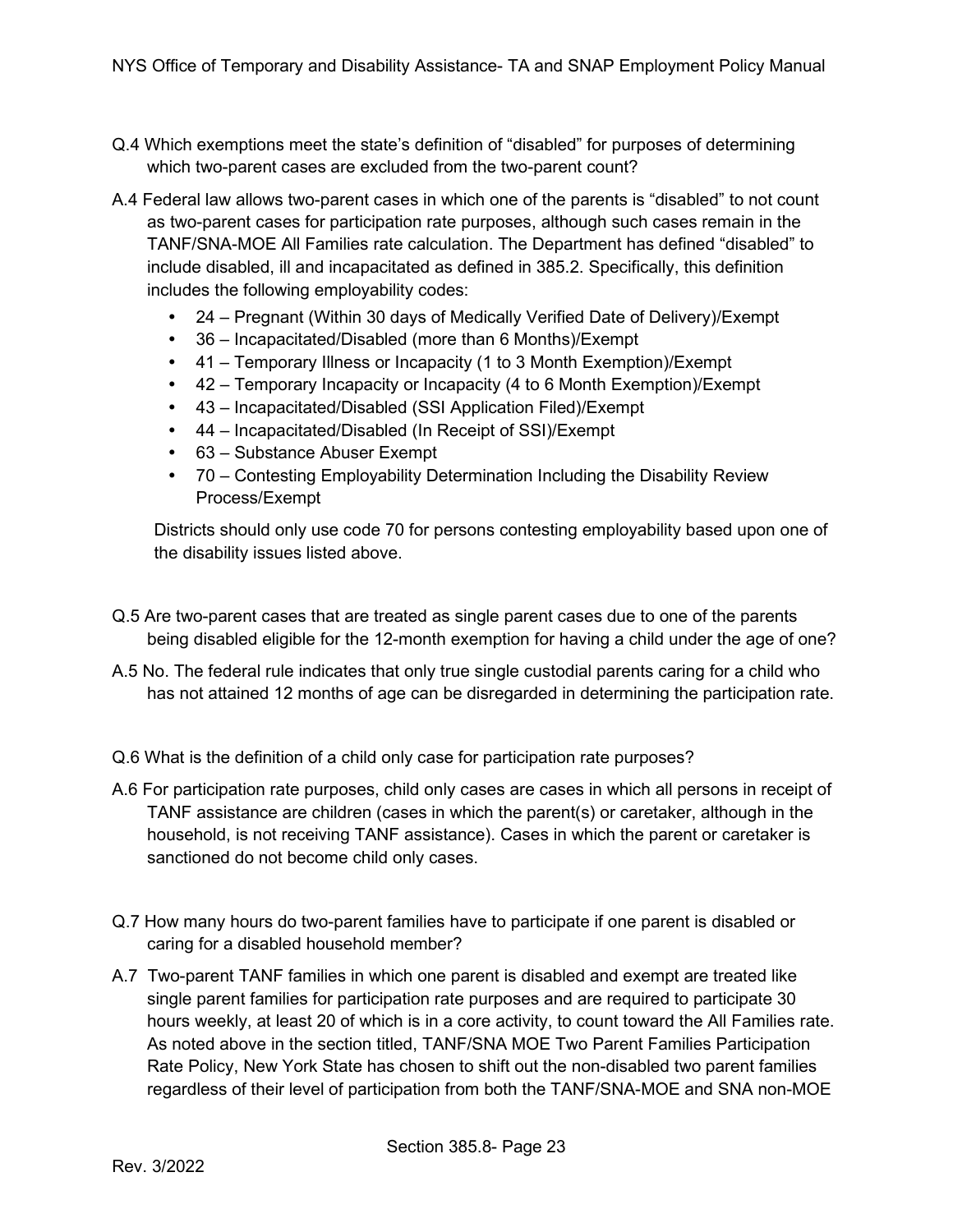participation rates. Nonexempt adults in Two Parent Families should be assigned to participate fully (up to 40 hours weekly) in appropriate countable work activities regardless of the participation rate requirements.

- Q.8 Do all teens in secondary school, equivalency programs, or other educational training count as participants for purposes of calculating the TANF/SNA MOE All Families and Safety Net non-MOE participation rates, and how should they be reported?
- A.8 Yes. Teen parents, married teens, or teens living on their own, that are heads of households cause the case to be included in the appropriate participation rate numerator based on secondary school or its equivalent attendance, for any number of hours, or participation in educational training for at least 20 hours weekly.

For TANF/SNA MOE and SN non-MOE cases, married teens, teen heads of household, and single teens residing alone and who are enrolled in secondary school or equivalent should be entered on WMS with an Employability Code of 17. This employability code, combined with a confirmed enrollment in the activity of High School (including High School Equivalent and Secondary School), with scheduled hours present; or Educational Training with actual hours prorated for 20+ hours weekly, will effectively cause the case to be included in either the TANF/SNA MOE numerator or the Safety Net non-MOE numerator as appropriate.

- Q.9 Do adults participating in educational activities such as adult basic education, literacy training, or English as a Second Language (ESL) count toward the participation rate?
- A.9 The hours of participation in such activities by adults count only toward the hours required above the core minimum hours of 20 for TANF All Families and single parent SNA MOE, 30 for two-parent SNA MOE, and above 30 or 50 for Two-Parent TANF Families. For SNA non-MOE, the activities count for the hours above the core 20.
- Q.10 How are the limits on job search and job readiness training and vocational education applied for TANF/SNA MOE and Safety Net non-MOE?
- A.10 An individual's participation in job search/job readiness training is countable for up to the time limits in a rolling 12 month period (the current and preceding 11 months); it is not based on a fiscal or calendar year, regardless of whether the individual is in receipt of TANF or Safety Net assistance. There is no lifetime limit for job search/job readiness training.

Participation in vocational education is limited to a lifetime of 12 months. An individual's participation in vocational education is countable for 12 months total during their lifetime receipt of assistance, including both TANF and Safety Net. For example, an individual who is counted as participating in vocational education for 12 months while in receipt of TANF would subsequently not be able to be counted as participating in vocational education for Safety Net because they had already reached the lifetime 12-month limit.